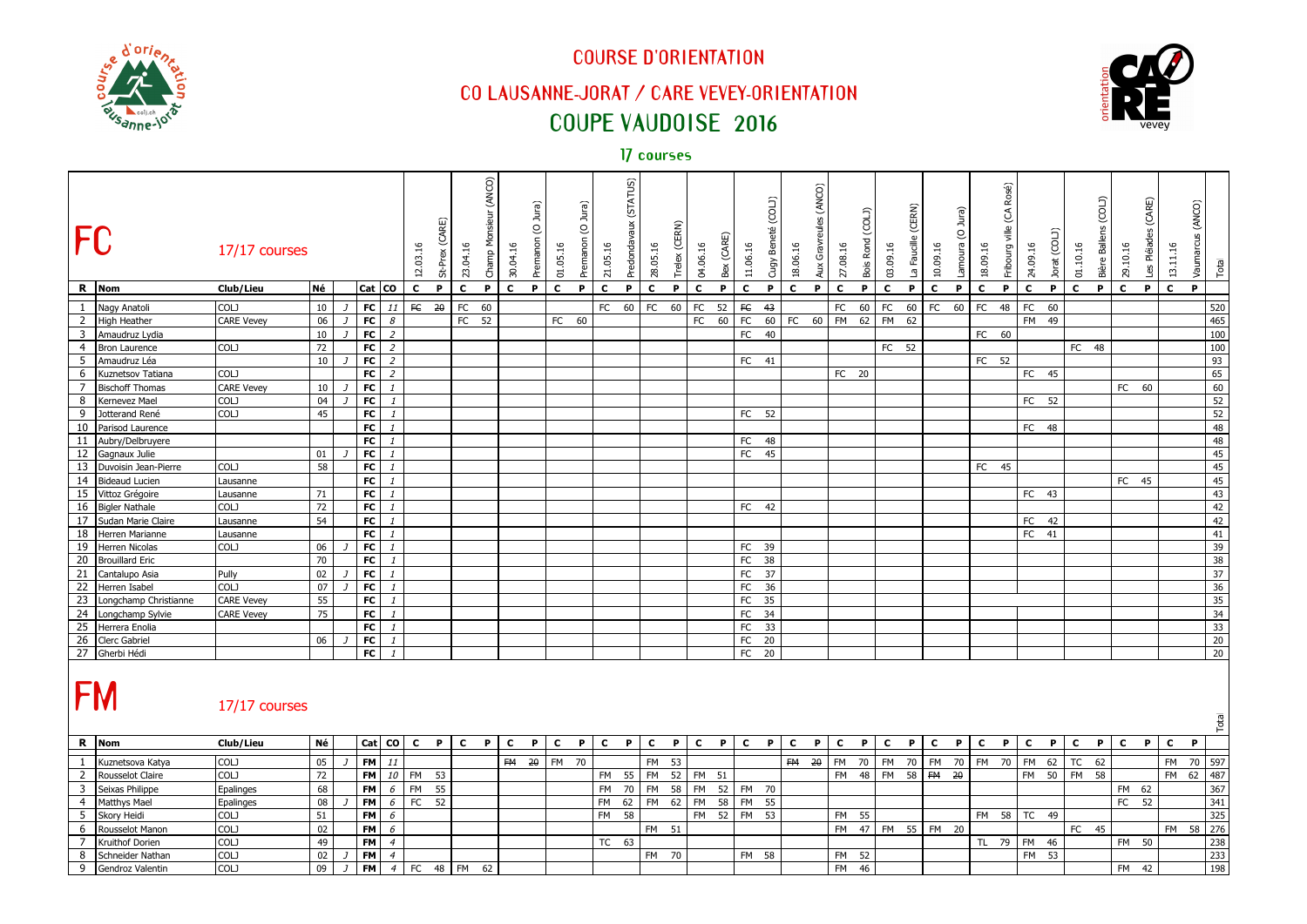|                 | 10 Gendroz Aurélie                    | <b>COLJ</b>       | 11     |                | <b>FM</b> | $\mathcal{Z}$  |           |       | FC 45 FM 58 |  |  |           |    |       |       |  | FM 45           |  |       |                 |                 |           | FM 41 | 189 |
|-----------------|---------------------------------------|-------------------|--------|----------------|-----------|----------------|-----------|-------|-------------|--|--|-----------|----|-------|-------|--|-----------------|--|-------|-----------------|-----------------|-----------|-------|-----|
|                 | 11 Schranz Yoann                      | Lausanne          | 88     |                | <b>FM</b> | $\overline{z}$ |           |       |             |  |  |           |    |       |       |  |                 |  |       | FM 70           |                 |           | FM 70 | 140 |
|                 | 12 Gendroz Raoul                      | <b>COLJ</b>       | 78     |                | <b>FM</b> | $\overline{3}$ |           |       | FM 55       |  |  |           |    |       |       |  | FM 44           |  |       |                 |                 |           | FM 40 | 139 |
|                 | 13 Hoyois Laure                       | <b>CARE Vevey</b> | 87     |                | <b>FM</b> | $\overline{2}$ |           | FC 60 |             |  |  |           |    | FM 70 |       |  |                 |  |       |                 |                 |           |       | 130 |
| 14              | <b>Felix Etienne</b>                  | <b>COLJ</b>       | 05     |                | <b>FM</b> | $\overline{3}$ | <b>FM</b> | 70    |             |  |  |           |    |       |       |  |                 |  |       | FM 47           | <b>FC</b><br>52 |           |       | 122 |
| 15              | <b>Baumann Valentine</b>              | Ollon             | 02     |                | <b>FM</b> | $\overline{z}$ |           | FM 58 |             |  |  |           |    |       |       |  |                 |  | FM 62 |                 |                 |           |       | 120 |
| 16              | Wichoud Sylvia                        | Epalinges         | 74     |                | <b>FM</b> | 2              |           |       |             |  |  |           |    |       |       |  | FM 49           |  |       | FM 55           |                 |           |       | 104 |
| 17              | Perler Caroline                       | Lausanne          | 88     |                | <b>FM</b> | $\overline{2}$ |           |       |             |  |  |           |    |       |       |  |                 |  |       | <b>FM</b><br>51 |                 |           | FC 48 | 99  |
|                 | 18 Chappuis Aiko                      |                   | 04     |                | <b>FM</b> | $\overline{2}$ |           |       |             |  |  |           |    |       | FM 52 |  |                 |  |       | <b>FM</b><br>45 |                 |           |       | 97  |
| 19              | <b>Cassar Fanny</b>                   |                   | 07     |                | <b>FM</b> | $\overline{2}$ |           |       |             |  |  |           |    |       | FC 32 |  |                 |  |       | <b>FM</b><br>41 |                 |           |       | 73  |
| 20              | Bozzo Lena                            | <b>COLJ</b>       |        | $\overline{1}$ | <b>FM</b> |                |           |       |             |  |  | <b>FM</b> | 55 |       |       |  |                 |  |       |                 |                 |           |       | 55  |
| 21              | Schmutz Lena                          | La Tour de Peilz  |        |                | <b>FM</b> |                |           |       |             |  |  |           |    |       |       |  |                 |  |       |                 |                 |           | FM 55 | 55  |
| 22              | <b>Tauxe Claire</b>                   | Lausanne          | 79     |                | <b>FM</b> |                |           |       |             |  |  |           |    | FM 53 |       |  |                 |  |       |                 |                 |           |       | 53  |
| 23              | Sartori Samuel                        | Lausanne          | 08     |                | <b>FM</b> |                |           |       |             |  |  |           |    |       |       |  |                 |  |       | FM 52           |                 |           |       | 52  |
| 24              | Schmutz Flori                         | La Tour de Peilz  |        |                | <b>FM</b> |                |           |       |             |  |  |           |    |       |       |  |                 |  |       |                 |                 | FM 52     |       | 52  |
| 25              | Hachemane Coralie                     | Renens            | 04     |                | <b>FM</b> |                |           |       |             |  |  |           |    |       | FM 51 |  |                 |  |       |                 |                 |           |       | 51  |
| 26              | Demartin Maeder Marlyse               | Epalinges         | 69     |                | <b>FM</b> |                |           |       |             |  |  |           |    |       |       |  | FM 51           |  |       |                 |                 |           |       | 51  |
| $\overline{27}$ | Oppikofer Claude                      | Blonay            |        |                | <b>FM</b> |                |           |       |             |  |  |           |    |       |       |  |                 |  |       |                 |                 | FM 51     |       | 51  |
| 28              | <b>Maeder Thomas</b>                  | La Sarraz         | 70     |                | <b>FM</b> | 1              |           |       |             |  |  |           |    |       |       |  | FM 50           |  |       |                 |                 |           |       | 50  |
| 29              | Schmutz Samuel                        |                   | 93     |                | <b>FM</b> | $\mathbf{1}$   |           |       |             |  |  |           |    |       |       |  |                 |  |       |                 |                 |           | FM 49 | 49  |
| 30              | Gerber Xavier                         | Lausanne          | 72     |                | <b>FM</b> |                |           |       |             |  |  |           |    |       |       |  |                 |  |       | <b>FM</b><br>48 |                 |           |       | 48  |
| 31              | Keller François                       | LS-Athlétisme     | 46     |                | <b>FM</b> |                |           |       |             |  |  |           |    |       |       |  |                 |  |       |                 |                 | <b>FM</b> | 48    | 48  |
| 32              | Staub Eric                            | LS-Athlétisme     | 40     |                | <b>FM</b> |                |           |       |             |  |  |           |    |       |       |  |                 |  |       |                 |                 | FM 47     |       | 47  |
| 33              | Domont Meyer Katjia Patricia Zoé4life |                   |        |                | <b>FM</b> |                |           |       |             |  |  |           |    |       |       |  | FM 46           |  |       |                 |                 |           |       | 46  |
|                 | 34 Bongard Joé                        | La Tour de Peilz  |        |                | <b>FM</b> |                |           |       |             |  |  |           |    |       |       |  |                 |  |       |                 |                 |           | FM 46 | 46  |
|                 | 35 Rossier Marie-Esther               | Chexbres          | 63     |                | <b>FM</b> |                |           |       |             |  |  |           |    |       |       |  |                 |  |       |                 |                 |           | FM 45 | 45  |
|                 | 36 Bron Déborah                       | <b>COLJ</b>       |        |                | <b>FM</b> | 1              |           |       |             |  |  |           |    |       |       |  |                 |  |       | <b>FM</b><br>44 |                 |           |       | 44  |
| 37              | Gallarotti Jean-Marc                  | Lausanne Sport    |        |                | <b>FM</b> |                |           |       |             |  |  |           |    |       |       |  |                 |  |       |                 |                 |           | FM 44 | 44  |
| 38              | Borlet-Hôte Manon                     | Lausanne          | 03     |                | <b>FM</b> |                |           |       |             |  |  |           |    |       |       |  | <b>FM</b><br>43 |  |       |                 |                 |           |       | 43  |
| 39              | Meyer Justine                         | Lausanne          | 02     |                | <b>FM</b> |                |           |       |             |  |  |           |    |       |       |  |                 |  |       | <b>FM</b><br>43 |                 |           |       | 43  |
| 40              | Capré Raymond                         | LS-Athlétisme     | 44     |                | <b>FM</b> |                |           |       |             |  |  |           |    |       |       |  |                 |  |       |                 |                 |           | FM 43 | 43  |
| 41              | Meyer Léonie                          | Lausanne          | $00\,$ |                | <b>FM</b> |                |           |       |             |  |  |           |    |       |       |  |                 |  |       | <b>FM</b><br>42 |                 |           |       | 42  |
| 42              | Villa Oriana                          | Lausanne          | 81     |                | <b>FM</b> |                |           |       |             |  |  |           |    |       |       |  |                 |  |       | FM 40           |                 |           |       | 40  |
| 43              | <b>Baudraz Pierre</b>                 | LS-Athlétisme     | 44     |                | <b>FM</b> |                |           |       |             |  |  |           |    |       |       |  |                 |  |       |                 |                 | FM 39     |       | 39  |
|                 | 44 Engel Pierre                       | LS-Athlétisme     | 44     |                | <b>FM</b> |                |           |       |             |  |  |           |    |       |       |  |                 |  |       |                 |                 | FM 20     |       | 20  |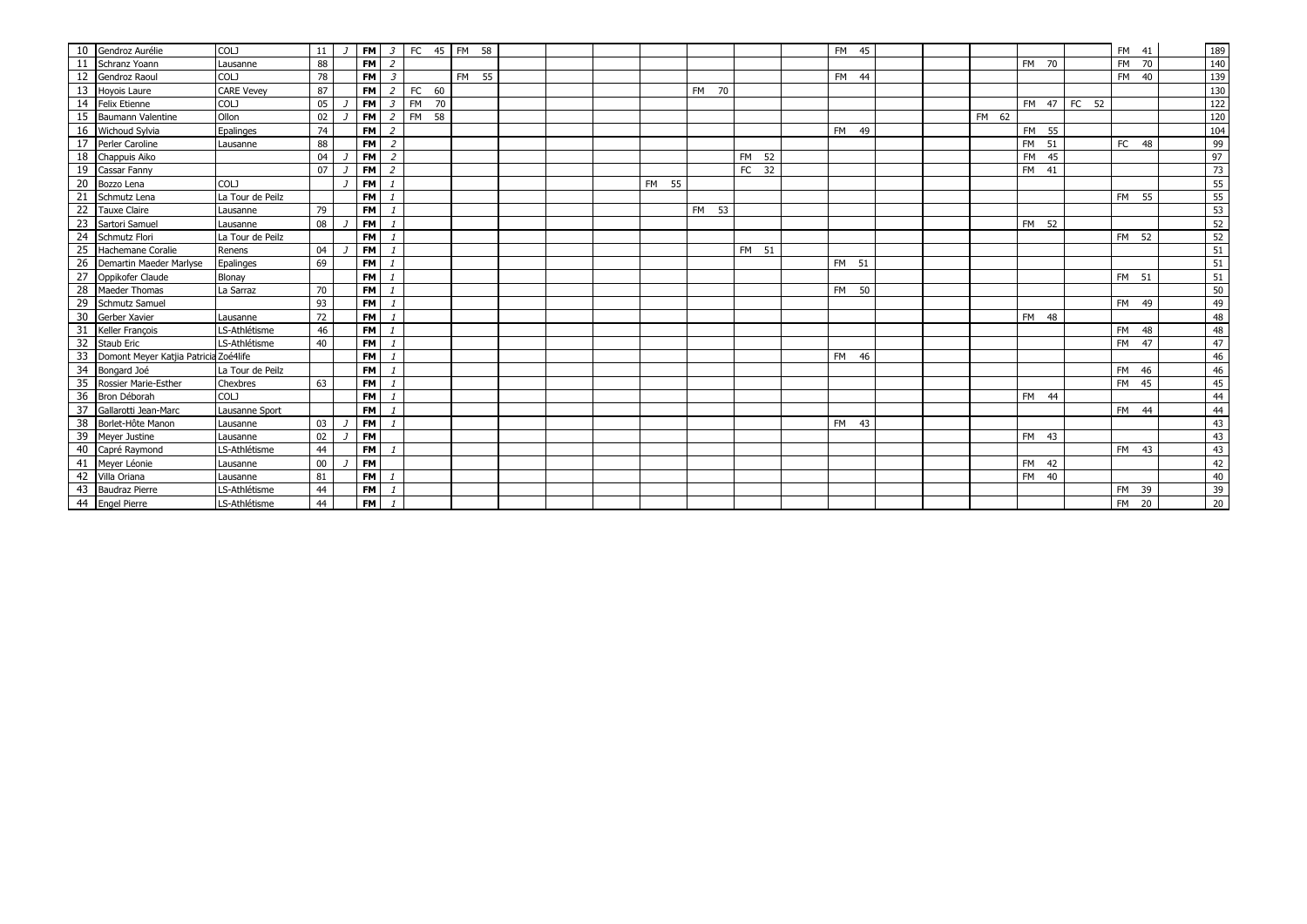

#### **CO LAUSANNE-JORAT / CARE VEVEY-ORIENTATION**



# **COUPE VAUDOISE 2016**

**17 courses**

| <b>TC</b>                              | 17/17 courses       |        |                          |                                  | 12.03.16     | St-Prex (CARE) | (ANCO)<br>Champ Monsieur<br>23.04.16 | 30.04.16     | (O Jura)<br>Premanon | 01.05.16    | (O Jura)<br>Premanon | 21.05.16      | (STATUS)<br>Predondavaux | 28.05.16    | Trelex (CERN) | 04.06.16      | Bex (CARE) | 11.06.16     | (COL)<br>Cugy Beneté | 18.06.16     | Aux Gravreules (ANCO) | 27.08.16     | (CDL)<br><b>Bois Rond</b> | 03.09.16     | (CERN)<br>La Faucille | 10.09.16               | Jura)<br>$\circ$<br>Lamoura | 18.09.16     | Rosé)<br>G<br>Fribourg ville | 24.09.16     | Jorat (COLJ) | 01.10.16     | Bière Ballens (COLJ) | 29.10.16     | (CARE)<br>Les Pléiades | 13.11.16     | Vaumarcus (ANCO) | Total      |
|----------------------------------------|---------------------|--------|--------------------------|----------------------------------|--------------|----------------|--------------------------------------|--------------|----------------------|-------------|----------------------|---------------|--------------------------|-------------|---------------|---------------|------------|--------------|----------------------|--------------|-----------------------|--------------|---------------------------|--------------|-----------------------|------------------------|-----------------------------|--------------|------------------------------|--------------|--------------|--------------|----------------------|--------------|------------------------|--------------|------------------|------------|
| R Nom                                  | Club/Lieu           | Né     |                          | $Cat$ $CO$                       | $\mathbf{C}$ | P              | $\mathbf c$<br>P                     | $\mathbf{c}$ | P                    | $\mathbf c$ | P.                   | c             | P                        | $\mathbf c$ | P             | $\mathbf{C}$  | P          | c            | P                    | $\mathbf{C}$ | P.                    | $\mathbf{c}$ | P.                        | $\mathbf{C}$ | P                     | $\mathbf{C}$           | P                           | $\mathbf{C}$ | P                            | $\mathbf{C}$ | P            | $\mathbf{C}$ | P                    | $\mathbf{C}$ | P.                     | $\mathbf{C}$ | P                |            |
| 1 Nagy Attila                          | COLJ                | 68     | тc                       | 10                               | <b>TC</b>    | 80             | <b>TC</b><br>80                      |              |                      | TC          | 72                   | <b>TC</b>     | 80                       | <b>TC</b>   | 80            | <b>TC</b>     | 80         | <b>TC</b>    | 80                   |              |                       |              |                           |              |                       |                        |                             | тc           | 62                           | <b>TC</b>    | 72           |              |                      |              |                        | <b>TM</b>    | 88               | 712        |
| 2 Nagy Anastasia                       | COLJ                | 04     | TC                       | 12                               | <b>TC</b>    | 63             | ${\sf FC}$<br>70                     |              |                      |             |                      | <b>TC</b>     | 68                       | $T_{\rm C}$ | 60            | <b>TC</b>     | 63         | $\mp \infty$ | 59                   |              |                       | <b>TC</b>    | 65                        | <b>TC</b>    | 68                    | TC                     | 80                          | <b>TC</b>    | 72                           | TC           | 62           |              |                      |              |                        | <b>TC</b>    | 80               | 629        |
| 3<br><b>Baud Christine</b>             | COLJ                | $71\,$ | ТC                       | 15                               | <b>FM</b>    | 62             | <b>TC</b><br>72                      |              | TC 80                | TC          | 68                   | $\mathsf{TC}$ | 61                       | <b>TC</b>   | 68            | $\mathsf{TC}$ | 62         | <b>TC</b>    | 62                   |              |                       | <b>TC</b>    | 62                        | TC           | 63                    | $\overline{\text{TC}}$ | 63                          | TE           | 60                           | ${\tt TC}$   | 59           | FM 20        |                      |              |                        | <b>TC</b>    | 72               | 610        |
| 4 Naceur Najla                         | COLJ                | 64     | ТC                       | 9                                | <b>TC</b>    | 65             |                                      |              |                      |             |                      | <b>TC</b>     | 62                       | <b>TC</b>   | 61            | TC            | 60         | TC           | 54                   | TC           | 80                    |              |                           |              |                       |                        |                             | <b>TC</b>    | 63                           | TC           | 47           |              |                      | TC 61        |                        |              |                  | 553        |
| 5 Knuchel Jean-Rodolphe                | COLJ                | 46     | <b>TC</b>                | 8                                | <b>TM</b>    | 72             |                                      |              |                      |             |                      |               |                          |             |               |               |            |              |                      |              |                       | TC           | 68                        | TC           | 72                    | TC 72                  |                             |              |                              | TL           | 75           | TC           | 20                   | <b>TC</b>    | 65                     | <b>TM</b>    | 75               | 519        |
| 6 Godel Anne                           | CA Rosé/Constantine | 68     | <b>TC</b>                | $\epsilon$                       |              |                |                                      |              |                      |             |                      |               |                          |             |               |               |            |              |                      |              |                       | TM 75        |                           | <b>TC</b>    | 80                    |                        |                             | TC 80        |                              | TC           | 78           | TM           | 78                   | TC           | 80                     |              |                  | 471        |
| $7^{\circ}$<br><b>Baud Quentin</b>     | COLJ                | 04     | $\overline{\mathsf{TC}}$ | $\overline{z}$                   |              |                |                                      |              | TC 72                | TC 67       |                      |               |                          |             |               |               |            |              |                      |              |                       |              |                           |              |                       | TC 68                  |                             | <b>TC</b>    | 61                           | TC 60        |              | FC           | 60                   |              |                        | <b>TC</b>    | 68               | 456        |
| Duvoisin Elisabeth<br>8                | COLJ                | 60     | TC                       | $6\overline{6}$                  | TC 59        |                |                                      |              |                      |             |                      | TC 65         |                          | TC          | 61            | TC            | 61         |              |                      | TC 72        |                       |              |                           |              |                       |                        |                             | TC 58        |                              |              |              |              |                      |              |                        |              |                  | 376        |
| 9<br><b>Baumann Catherine</b>          | Ollon               | 72     | ТC                       | 6                                | <b>TM</b>    | 75             |                                      |              | FM 20                |             |                      |               |                          | <b>TC</b>   | 20            | FM            | 62         | TC           | 51                   |              |                       | <b>TC</b>    | 60                        |              |                       |                        |                             | <b>TM</b>    | 67                           |              |              |              |                      |              |                        |              |                  | 355        |
| 10 Repond Henri                        | <b>CARE Vevey</b>   | 32     | <b>TC</b>                | 5                                |              |                | TC 68                                |              |                      |             |                      |               |                          |             |               | TC            | 58         | TC           | 52                   |              |                       | TC           | 58                        |              |                       |                        |                             |              |                              |              |              |              |                      | TC 56        |                        |              |                  | 292        |
| 11 Stuber Annina                       | COLJ                | 96     | тc                       | $\overline{4}$                   |              |                |                                      |              |                      |             |                      |               |                          |             |               |               |            | TC 72        |                      |              |                       | <b>TM</b>    | 66                        |              |                       |                        |                             |              |                              | TC 65        |              | TL 83        |                      |              |                        |              |                  | 286        |
| 12 Herren Hans-Rudolf                  | <b>COLJ</b>         | 44     | тc                       | $\overline{4}$                   |              |                |                                      |              |                      |             |                      |               |                          | TC 65       |               |               |            | TC 58        |                      |              |                       |              |                           |              |                       |                        |                             |              |                              | TC 57        |              |              |                      | FM 58        |                        |              |                  | 238        |
| 13 Hoyois Odile                        | <b>CARE Vevey</b>   | 60     | <b>TC</b>                | $\overline{4}$                   | TC 62        |                |                                      |              |                      |             |                      |               |                          |             |               | TC 59         |            |              |                      |              |                       | TC 56        |                           |              |                       |                        |                             |              |                              |              |              |              |                      | TC 59        |                        |              |                  | 236        |
| 14 Pilloud Chloé                       | <b>CARE Vevev</b>   | 99     | TC                       | 5                                |              |                |                                      |              |                      |             |                      |               |                          |             |               | <b>TC</b>     | 60         |              |                      |              |                       |              |                           |              |                       |                        |                             | TC 59        |                              | TC 20        |              | TC 20        |                      | <b>TC</b>    | 58                     |              |                  | 217        |
| 15 Skory Giorgio                       | COLJ                | 59     | $\overline{\mathsf{TC}}$ | $\overline{4}$                   |              |                |                                      |              |                      |             |                      | TC 72         |                          |             |               | <b>TC</b>     | 72         |              |                      |              |                       |              |                           |              |                       |                        |                             | <b>TC</b>    | 65                           | TC           | 80           |              |                      |              |                        |              |                  | 209        |
| 16 Bron Raphael                        | <b>COLJ</b>         | 01     | <b>TC</b>                | $\mathfrak{Z}$                   |              |                |                                      |              |                      |             |                      |               |                          |             |               |               |            |              |                      |              |                       |              |                           | TC 65        |                       |                        |                             |              |                              | TC 63        |              | FM 70        |                      |              |                        |              |                  | 198        |
| 17 Ehrbar Cornelia                     | Yverdon             | 62     | ТC                       | $\mathfrak{Z}$                   |              |                |                                      |              |                      |             |                      |               |                          |             |               |               |            | FM 62        |                      |              |                       | TC 59        |                           |              |                       |                        |                             | TC 58        |                              |              |              |              |                      |              |                        |              |                  | 179        |
| 18 Guex Sylvie                         | COLJ                | 53     | тc                       | $\mathfrak{Z}$                   | <b>TC</b>    | 61             |                                      |              |                      |             |                      |               |                          |             |               |               |            |              |                      |              |                       | <b>TC</b>    | 20                        |              |                       |                        |                             |              |                              | FM 58        |              |              |                      |              |                        |              |                  | 139        |
| 19 Sémoroz Alain                       | Lausanne            | 74     | ТC                       | $\overline{2}$                   |              |                |                                      |              |                      |             |                      |               |                          |             |               |               |            | TC           | 68                   |              |                       |              |                           |              |                       |                        |                             |              |                              | TC           | 68           |              |                      |              |                        |              |                  | 136        |
| 20 Marion Amandine                     | CA Rosé/Constantine | 02     | <b>TC</b>                | $\mathcal{Z}$                    |              |                |                                      |              |                      |             |                      |               |                          |             |               | TC 65         |            |              |                      |              |                       | TC 20        |                           |              |                       |                        |                             |              |                              | TC 45        |              |              |                      |              |                        |              |                  | 130        |
| 21 Baumgartner Pierre-André            | <b>CARE Vevey</b>   | 46     | тc                       | $\overline{2}$                   |              |                |                                      |              |                      |             |                      |               |                          |             |               |               |            | TC           | 65                   |              |                       | <b>TC</b>    | 63                        |              |                       |                        |                             |              |                              |              |              |              |                      |              |                        |              |                  | 128        |
| 22 Stuber Franziska                    | COLJ                | 67     | <b>TC</b>                | $\overline{2}$                   |              |                |                                      |              |                      |             |                      |               |                          |             |               |               |            | TC           | 61                   |              |                       |              |                           |              |                       |                        |                             |              |                              | TC 61        |              |              |                      |              |                        |              |                  | 122        |
| 23 Müller Rolande                      | COLJ                | 64     | TC                       | $\overline{z}$                   | TC 58        |                |                                      |              |                      |             |                      |               |                          |             |               |               |            |              |                      |              |                       | FM 58        |                           |              |                       |                        |                             |              |                              |              |              |              |                      |              |                        |              |                  | 116        |
| 24 Van Spaendonk Vincent               | COLJ                | 64     | ТC                       | $\overline{2}$                   |              |                |                                      |              |                      |             |                      |               |                          | TC 59       |               |               |            | TC 55        |                      |              |                       |              |                           |              |                       |                        |                             |              |                              |              |              |              |                      |              |                        |              |                  | 114        |
| 25 Bozzo Leonardo<br>26 Chappuis Irène | COLJ<br>Rivaz       | 72     | тc<br>TC                 | $\overline{2}$<br>$\overline{2}$ |              |                |                                      |              |                      |             |                      | FM 53         |                          |             |               |               |            |              |                      |              |                       | TC 57        |                           |              |                       |                        |                             |              |                              | TC 52        |              |              |                      | TC 57        |                        |              |                  | 110<br>109 |
| 27 Kejik David                         | COLJ                | 02     | TC                       | $\overline{2}$                   |              |                |                                      |              |                      |             |                      |               |                          |             |               |               |            |              |                      |              |                       | FM 53        |                           |              |                       |                        |                             |              |                              | <b>TC</b>    | 46           |              |                      |              |                        |              |                  | 99         |
| 28 Parisod Colin                       | <b>COLJ</b>         | 02     | тc                       | $\overline{2}$                   |              |                |                                      |              |                      |             |                      |               |                          |             |               |               |            |              |                      |              |                       | FM 52        |                           |              |                       |                        |                             |              |                              | TC 46        |              |              |                      |              |                        |              |                  | 98         |
| 29 Baumann Elliot                      | <b>CARE Vevey</b>   | $00\,$ | ТC                       | $\overline{2}$                   |              |                |                                      |              | TC 68                |             |                      |               |                          |             |               |               |            |              |                      |              |                       | TC 20        |                           |              |                       |                        |                             |              |                              |              |              |              |                      |              |                        |              |                  | 88         |
| 30 Van Spaendonk Thomas                | COLJ                | 02     | $\overline{\text{TC}}$   | $\overline{2}$                   |              |                |                                      |              |                      |             |                      |               |                          | TC 20       |               |               |            | TC 56        |                      |              |                       |              |                           |              |                       |                        |                             |              |                              |              |              |              |                      |              |                        |              |                  | 76         |
| 31 Languetin Etienne                   | Blonay              | 62     | <b>TC</b>                | $\mathbf{1}$                     |              |                |                                      |              |                      |             |                      |               |                          |             |               |               |            |              |                      |              |                       |              |                           |              |                       |                        |                             |              |                              |              |              |              |                      | TC 72        |                        |              |                  | 72         |
| 32 Hiroz Jean-Pierre                   | <b>CARE Vevey</b>   | 56     | <b>TC</b>                | $\mathbf{1}$                     |              |                |                                      |              |                      |             |                      |               |                          |             |               |               |            |              |                      |              |                       |              |                           |              |                       |                        |                             |              |                              |              |              |              |                      | TC           | 68                     |              |                  | 68         |
| 33 Morel Lamia                         | Lausanne            | 91     | <b>TC</b>                | $\mathbf{1}$                     |              |                |                                      |              |                      |             |                      |               |                          | TC 63       |               |               |            |              |                      |              |                       |              |                           |              |                       |                        |                             |              |                              |              |              |              |                      |              |                        |              |                  | 63         |
| 34 Dumauthioz Valérie                  | <b>CARE Vevey</b>   | 66     | ТC                       | $\mathbf{1}$                     |              |                |                                      |              |                      |             |                      |               |                          |             |               |               |            |              |                      |              |                       |              |                           |              |                       |                        |                             |              |                              |              |              |              |                      | TC 62        |                        |              |                  | 62         |
| 35 Pahud André                         | <b>COLJ</b>         | 54     | тc                       | $\mathbf{1}$                     |              |                |                                      |              |                      |             |                      |               |                          |             |               |               |            |              |                      |              |                       | TC 61        |                           |              |                       |                        |                             |              |                              |              |              |              |                      |              |                        |              |                  | 61         |
| 36 Hachemane Sébastien                 | Renens              | 98     | ТC                       | $\mathbf{1}$                     |              |                |                                      |              |                      |             |                      |               |                          |             |               |               |            | TC 60        |                      |              |                       |              |                           |              |                       |                        |                             |              |                              |              |              |              |                      |              |                        |              |                  | 60         |
| 37 Jeangros Catherine                  | CARE Vevey          | 60     | ТC                       | $\mathbf{1}$                     |              |                |                                      |              |                      |             |                      |               |                          |             |               |               |            |              |                      |              |                       |              |                           |              |                       |                        |                             |              |                              |              |              |              |                      | TC 60        |                        |              |                  | 60         |
| 38 Husser Olivier                      |                     | 70     | <b>TC</b>                | $\mathbf{1}$                     |              |                |                                      |              |                      |             |                      |               |                          |             |               |               |            | TC 57        |                      |              |                       |              |                           |              |                       |                        |                             |              |                              |              |              |              |                      |              |                        |              |                  | 57         |
| 39 Pequiron Muriel                     | <b>COLJ</b>         | 53     | TC                       | $\mathbf{1}$                     | TC 57        |                |                                      |              |                      |             |                      |               |                          |             |               |               |            |              |                      |              |                       |              |                           |              |                       |                        |                             |              |                              |              |              |              |                      |              |                        |              |                  | 57         |
| 40 Fürst Yolanda                       | COLJ                | 75     | тc                       | $\mathbf{1}$                     |              |                |                                      |              |                      |             |                      |               |                          |             |               |               |            |              |                      |              |                       |              |                           |              |                       |                        |                             | TC 57        |                              |              |              |              |                      |              |                        |              |                  | 57         |
| 41 Lavanchy Carole                     | Lausanne            | 82     | тc                       | $\mathbf{1}$                     |              |                |                                      |              |                      |             |                      |               |                          |             |               |               |            |              |                      |              |                       |              |                           |              |                       |                        |                             |              |                              | TC 56        |              |              |                      |              |                        |              |                  | 56         |
| 42 Gauthiez Bernard                    | Lausanne / Rennes   | 57     | тc                       | $\mathbf{1}$                     |              |                |                                      |              |                      |             |                      |               |                          |             |               |               |            |              |                      |              |                       |              |                           |              |                       |                        |                             |              |                              | TC.          | 55           |              |                      |              |                        |              |                  | 55         |
| 43 Gerber Nadia                        | Lausanne            | 99     | тc                       | $\mathbf{1}$                     |              |                |                                      |              |                      |             |                      |               |                          |             |               |               |            |              |                      |              |                       |              |                           |              |                       |                        |                             |              |                              | TC           | 54           |              |                      |              |                        |              |                  | 54         |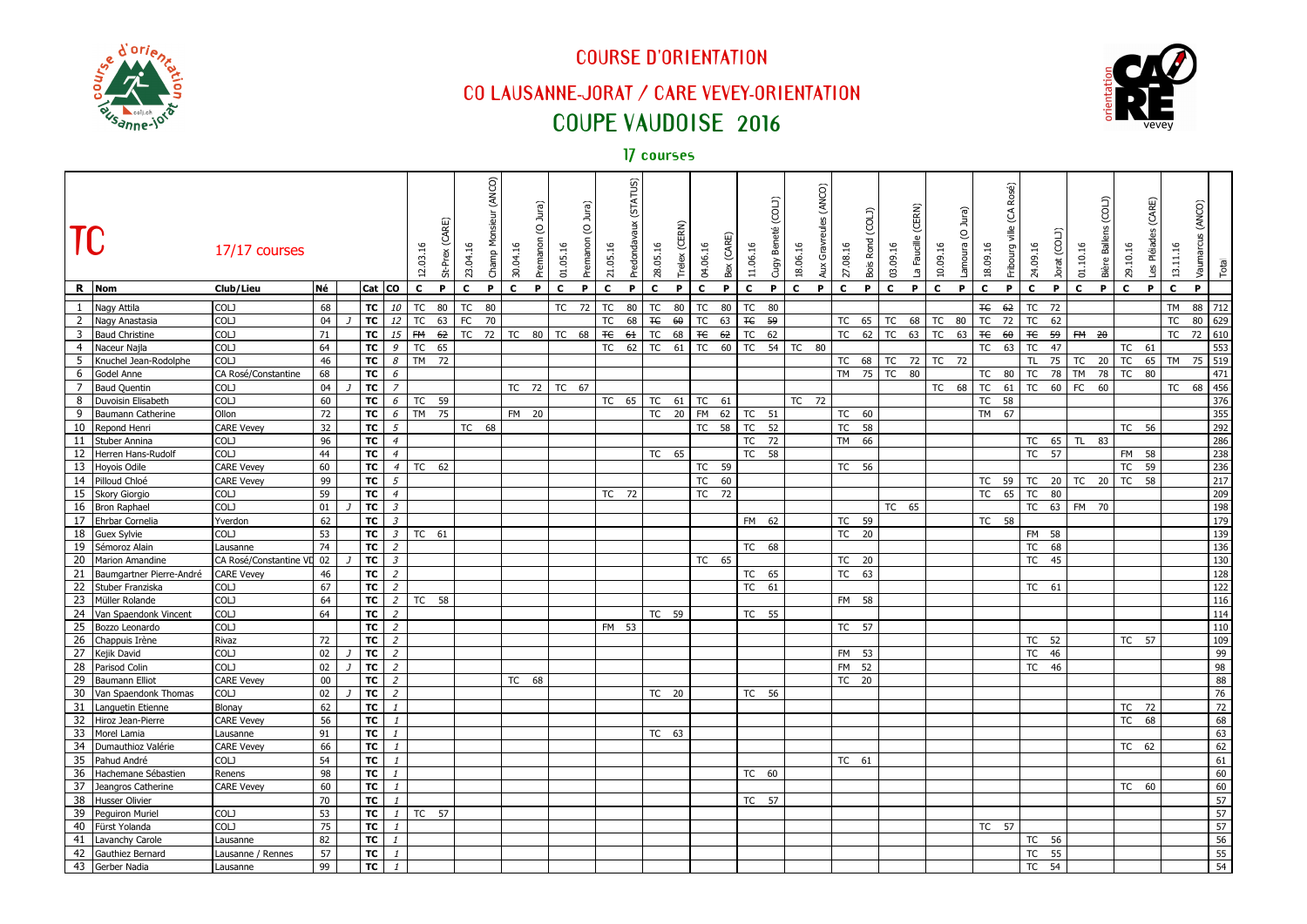| 44 Vautier Nathan     | Lausanne    | 01                         | TC        |  |  |  |                                          |          |  | TC 53 |  | 53              |
|-----------------------|-------------|----------------------------|-----------|--|--|--|------------------------------------------|----------|--|-------|--|-----------------|
| 45 Nourrisse Maud     | Lausanne    | 91                         | <b>TC</b> |  |  |  |                                          |          |  | TC 51 |  | 51              |
| 46 Marchon Justine    | Lausanne    | $\sim$<br>υJ               | TC        |  |  |  |                                          |          |  | TC 50 |  | 50              |
| 47 Uffmann Kai        |             | <u>ти</u>                  | TC I      |  |  |  | TC 50                                    |          |  |       |  | 50              |
| 48 Knälmann Hildegard | Ecublens    | 67                         | TC        |  |  |  | TC 49<br>$\tau$                          |          |  |       |  | 49              |
| 49 Knälmann Juli      | Ecublens    | 01                         | TC        |  |  |  | TC 48                                    |          |  |       |  | 48              |
| 50 Borlet-Hôte Muriel | Lausanne    | $70^{\circ}$<br>$\sqrt{2}$ | TC I      |  |  |  |                                          |          |  | TC 48 |  | 48              |
| 51 Knälmann Muriel    | Ecublens    | 03                         | TC        |  |  |  | $\tau$<br>TC 47                          |          |  |       |  | 47              |
| 52 Werren Jacqueline  | Prilly      |                            | <b>TC</b> |  |  |  | 46<br>$\tau$<br>$\overline{\phantom{a}}$ |          |  |       |  | 46              |
| 53 Schmied Liliana    | <b>COLJ</b> | 03                         | l TC      |  |  |  |                                          | TC<br>20 |  |       |  | 20 <sub>2</sub> |
| 54 Diezi Maëlle       | COLJ        | $\sim$<br>υz               | TC        |  |  |  |                                          | TC<br>20 |  |       |  | 20 <sup>1</sup> |
| 55 Milet Eric         | <b>COLJ</b> | 00                         | TC        |  |  |  |                                          | TC<br>20 |  |       |  | 20 <sub>1</sub> |
|                       |             |                            |           |  |  |  |                                          |          |  |       |  |                 |

# **TM** 17/17 courses

| I <b>I U V U</b>        |                                            | 17/17 Courses       |          |                        |                              |              |           |       |           |       |             |       |              |       |              |             |           |       |           |             |     |       |           |       |              |       |             |              |              |              |              |              |              |              |              |              |              |            | Total    |
|-------------------------|--------------------------------------------|---------------------|----------|------------------------|------------------------------|--------------|-----------|-------|-----------|-------|-------------|-------|--------------|-------|--------------|-------------|-----------|-------|-----------|-------------|-----|-------|-----------|-------|--------------|-------|-------------|--------------|--------------|--------------|--------------|--------------|--------------|--------------|--------------|--------------|--------------|------------|----------|
|                         | R Nom                                      | Club/Lieu           | Né       |                        | $Cat$ $CO$ $C$               |              | P C       |       | P C       |       | P C         | P I   | $\mathbf{c}$ | P     | $\mathbf{c}$ |             | P C       |       | P C       |             | P C | P     | C         | P     | $\mathbf{C}$ | P     | $\mathbf c$ | $\mathbf{P}$ | $\mathbf{c}$ | $\mathbf{P}$ | $\mathbf{c}$ | $\mathbf{P}$ | $\mathbf{c}$ | $\mathbf{P}$ | $\mathbf{c}$ | $\mathbf{P}$ | $\mathbf{c}$ | <b>P</b>   |          |
| $\overline{1}$          | <b>Kuznetsov Victor</b>                    | <b>COLJ</b>         | 03       | <b>TM</b>              | 10                           |              |           |       |           | TM 90 | <b>TM</b>   | 82    | <b>TM</b>    | 75    | <b>TM</b>    | - 20        |           |       |           |             |     | TM 90 | <b>TM</b> | 90    |              |       | <b>TM</b>   | 90           | <b>TM</b>    | 90           | <b>TM</b>    | 90           | TM 90        |              |              |              |              | TL 100 805 |          |
| 2                       | Kuznetsov Vladimir                         | <b>COLJ</b>         | 80       | TM                     | 12                           |              |           |       | <b>TM</b> | 82    | <b>TM</b>   | 90    | TM           | 90    | TM           | 90          |           |       |           |             |     | TM 82 | <b>TM</b> | - 72  | <b>TM</b>    | 90    | <b>TM</b>   | 82           | <b>TM</b>    | -78          | <b>TM</b>    | 82           | TM 72        |              |              |              | <b>TM</b>    | 90 778     |          |
| $\overline{\mathbf{3}}$ | <b>Baud Loïc</b>                           | <b>COLJ</b>         | 02       | TM                     |                              | $15$ TC $72$ | <b>TM</b> | 90    | <b>TM</b> | 75    | <b>TM</b>   | 78    | <b>TM</b>    | 73    | TM           |             | 78   TM   | 82    |           | TM 71       |     |       | <b>TM</b> | 72    | <b>TM</b>    | 78    | <b>TM</b>   | 75           | <b>TM</b>    | 82           | <b>TM</b>    | 71           | TM 82        |              |              |              | TL.          | 85 730     |          |
| $\overline{4}$          | <b>Baud Sandrine</b>                       | <b>COLJ</b>         | 71       | TM                     | 13                           |              | <b>TM</b> | 78    |           |       | TM 73 TM    | 75    | <b>TM</b>    | 71    | <b>TC</b>    | 72          |           | TM 56 |           | $TC$ 63     |     |       | <b>TM</b> | 70    |              | TM 71 | TC          | 65           | TM 68        |              | TM 68        |              |              |              |              |              | <b>TM</b>    | 78         | 656      |
| 5                       | <b>Ecoffey Pierre</b>                      | <b>COLJ</b>         |          | <b>TM</b>              | 10                           |              |           | TM 82 |           |       | TM 78 TM 73 |       |              | TM 72 |              |             |           | TM 55 |           |             |     |       |           | TM 71 | TM 72        |       |             |              | TM 69        |              |              |              | TC 20        |              |              |              |              | TM 82      | 654      |
| 6                       | Pilloud Elisabeth                          | <b>COLJ</b>         | 65       | TM                     |                              | 8 TM 78      |           |       |           |       |             |       | <b>TM</b>    | 69    | <b>TC</b>    |             | 62 TM     | 20    |           |             |     |       | <b>TM</b> | 68    | <b>TM</b>    | 70    |             |              |              | TM 70        | TM 66        |              |              |              | TM 78        |              |              |            | 581      |
| $\overline{7}$          | Baumann André                              | Ollon               | 71       | TM                     | 8                            | TM 90        |           |       |           | TC 20 |             |       |              |       | TL.          | 82          | <b>TM</b> | 73    | <b>TM</b> | 68          |     |       | <b>TM</b> | 65    | <b>TM</b>    | 73    |             |              | TM 72        |              |              |              |              |              |              |              |              |            | 543      |
| 8                       | <b>Bucher Eric</b>                         | <b>COLJ</b>         | 39       | <b>TM</b>              | 6                            |              |           |       |           |       |             | TC 80 |              |       | TM           | 75          | TC        | 68    | <b>TM</b> | 75          |     |       | TC        | 80    |              |       |             |              |              |              |              |              |              |              | TM 82        |              |              |            | 460      |
|                         | 9 Pache Sandrine                           | <b>COLJ</b>         | 65       | <b>TM</b>              |                              | 7 TL 74      |           |       |           |       |             |       |              | TM 70 | <b>TM</b>    | 73          |           |       | <b>TM</b> | 63          |     |       | <b>TM</b> | 20    |              |       |             |              |              |              |              |              | TM 71        |              | TC 55        |              |              |            | 426      |
|                         | 10 Weber Serge                             | <b>CARE Vevey</b>   | 63       | <b>TM</b>              | 6                            |              |           |       |           |       |             |       |              |       |              |             |           |       |           | TM 58 TM 82 |     |       |           | TM 69 |              |       |             |              |              | TM 75        | TM 67        |              | TM 73        |              |              |              |              |            | 424      |
|                         | 11 Pilloud Henri                           | <b>CARE Vevey</b>   | 59       | <b>TM</b>              | $\overline{5}$               |              |           |       |           |       |             |       |              |       |              |             | <b>TM</b> | 78    | <b>TM</b> | 73          |     |       | <b>TM</b> | 78    |              |       |             |              |              | TM 71        |              |              | TL.          | 88           |              |              |              |            | 388      |
|                         | 12 Ingold Christophe                       | <b>COLJ</b>         | 79       | <b>TM</b>              | 5                            |              |           |       |           |       |             |       |              | TM 78 |              |             | <b>TM</b> | 75    | <b>TM</b> | 78          |     |       | <b>TM</b> | 73    |              |       |             |              |              |              | TM 73        |              |              |              |              |              |              |            | 377      |
|                         | 13 Fleury Perry                            | <b>COLJ</b>         | 59       | <b>TM</b>              |                              | 5 TL 76      |           |       |           |       |             |       |              |       |              | TM 71       |           |       | <b>TM</b> | 61          |     |       | <b>TC</b> | 72    |              |       |             |              |              |              |              |              | TC 68        |              |              |              |              |            | 348      |
|                         | 14 Balay Solène                            | CO Cern/Lausanne    | 90       | TM                     | $\overline{4}$               |              |           |       |           |       |             |       |              |       |              |             |           |       |           |             |     |       |           |       | TM 67 TM 75  |       |             |              |              |              | TM 69        |              | TM 75        |              |              |              |              |            | 286      |
|                         | 15 Renaud Marcelin                         | <b>CARE Vevey</b>   | 64       | <b>TM</b>              | $\overline{3}$               |              |           |       |           |       |             |       |              |       |              |             |           | TM 70 |           |             |     |       |           |       |              |       |             |              |              |              | <b>TM</b>    | 65           |              |              | TM 75        |              |              |            | 210      |
|                         | 16 Cuche Camille                           | <b>CARE Vevey</b>   | 56       | <b>TM</b>              | $\mathfrak{Z}$               |              |           | TM 75 |           |       |             |       |              |       |              |             | <b>TM</b> | 71    |           |             |     |       |           |       |              |       |             |              |              |              | <b>TM</b>    | 60           |              |              |              |              |              |            | 206      |
|                         | 17 Diener Vanessa                          | Lausanne            |          | <b>TM</b>              |                              | 2 TM 70      |           |       |           |       |             |       |              |       |              |             |           |       |           |             |     |       |           |       |              |       |             |              |              |              |              |              |              |              | TM 71        |              |              |            | 141      |
|                         | 18 Fournier Yannick                        |                     | 80       | <b>TM</b>              | $\overline{2}$               |              |           |       |           |       |             |       |              |       |              |             |           |       |           | TM 67       |     |       |           |       |              |       |             |              |              |              | TM 70        |              |              |              |              |              |              |            | 137      |
|                         | 19 Bachmann Sandy                          | Oron la ville       | 78       | <b>TM</b>              | $\overline{3}$               |              |           |       |           |       |             |       |              |       |              |             |           | FM 55 | <b>TC</b> | 53          |     |       |           |       |              |       |             |              |              |              | TM 20        |              |              |              |              |              |              |            | 128      |
|                         | 20 Butoescu Nicoleta                       | Prangins            | 79       | <b>TM</b>              | $\overline{2}$               |              |           |       |           |       |             |       |              |       |              |             |           |       | <b>TM</b> | 62          |     |       |           |       |              |       |             |              |              |              | TM 59        |              |              |              |              |              |              |            | 121      |
|                         | 21 Roulet Carole                           | Blonay              | 73       | <b>TM</b>              | $\overline{2}$               |              |           |       |           |       |             |       |              |       |              |             |           |       | <b>TM</b> | 56          |     |       |           |       |              |       |             |              |              |              |              |              |              |              | TC 63        |              |              |            | 119      |
| $\overline{22}$         | Jaton Christian                            | <b>COLJ</b>         | 45       | TM                     | $\overline{2}$               |              |           |       |           |       |             |       |              |       |              | TM 73 TC 20 |           |       |           |             |     |       |           |       |              |       |             |              |              |              |              |              |              |              |              |              |              |            | 93       |
|                         | 23 Stuber Matthias                         | <b>COLJ</b>         | 65       | <b>TM</b>              | $\overline{2}$               |              |           |       |           |       |             |       |              |       |              |             |           |       |           | TM 68       |     |       |           |       |              |       |             |              |              |              |              |              | TM 20        |              |              |              |              |            | 88       |
|                         | 24 Hoyois Eric                             | <b>CARE Vevey</b>   | 56       | <b>TM</b>              |                              | $1$ TM 82    |           |       |           |       |             |       |              |       |              |             |           |       |           |             |     |       |           |       |              |       |             |              |              |              |              |              |              |              |              |              |              |            | 82       |
|                         | 25 Roulet Thomas                           | Blonay              | $00\,$   | <b>TM</b>              | $\overline{2}$               |              |           |       |           |       |             |       |              |       |              |             |           |       |           | TM 57       |     |       |           |       |              |       |             |              |              |              |              |              |              |              | TC 20        |              |              |            | 77       |
|                         | 26 Morand Julien                           | Lausanne            | 88       | <b>TM</b>              | $\mathbf{1}$                 |              |           |       |           |       |             |       |              |       |              |             |           |       |           |             |     |       |           |       |              |       |             |              |              |              | TM 75        |              |              |              |              |              |              |            | 75       |
| 27                      | Reichhold Walter                           | <b>CARE Vevev</b>   | 58       | TM                     | $\mathbf{1}$                 |              |           |       |           |       |             |       |              |       |              |             |           |       |           |             |     |       |           |       |              |       |             |              |              |              |              |              |              |              | TM 73        |              |              |            | 73       |
|                         | 28 Bentziger Andrea                        |                     | 85       | <b>TM</b>              | $\mathbf{1}$                 |              |           |       |           |       |             |       |              |       |              |             |           |       |           | TM 72       |     |       |           |       |              |       |             |              |              |              |              |              |              |              |              |              |              |            | 72       |
|                         | 29 Vallotton Salla                         | Blonav              | 97       | <b>TM</b>              |                              |              |           |       |           |       |             |       |              |       |              |             |           |       |           |             |     |       |           |       |              |       |             |              |              |              |              |              |              |              | TM 72        |              |              |            | 72       |
| 30                      | Gavillet Marc-André                        | <b>CARE Vevey</b>   | 53       | <b>TM</b>              |                              | 1 TM 71      |           |       |           |       |             |       |              |       |              |             |           |       |           |             |     |       |           |       |              |       |             |              |              |              |              |              |              |              |              |              |              |            | 71       |
|                         | 31 Guertsch Fabian&Evan                    | <b>CARE Vevey</b>   | 04       | <b>TM</b>              | $\mathbf{1}$                 |              |           |       |           |       |             |       |              |       |              |             | <b>TM</b> | 69    |           |             |     |       |           |       |              |       |             |              |              |              |              |              |              |              |              |              |              |            | 69       |
|                         | 32 Tacheron Yves                           |                     | 68       | <b>TM</b>              | $\mathbf{1}$                 |              |           |       |           |       |             |       |              |       |              |             |           |       |           | TM 69       |     |       |           |       |              |       |             |              |              |              |              |              |              |              |              |              |              |            | 69       |
|                         | 33 Perret Yannick                          |                     |          | <b>TM</b>              | $\mathbf{1}$                 |              |           |       |           |       |             |       |              |       |              |             |           |       | <b>TC</b> | 66          |     |       |           |       |              |       |             |              |              |              |              |              |              |              |              |              |              |            | 66       |
|                         | 34 Mayer Nicolas                           | <b>DNH Lausanne</b> |          | <b>TM</b>              | $\mathbf{1}$                 |              |           |       |           |       |             |       |              |       |              |             |           |       | <b>TM</b> | 65          |     |       |           |       |              |       |             |              |              |              |              |              |              |              |              |              |              |            | 65       |
|                         | 35 Eger Paul                               | CA Rosé/Palézieux   | 50       | <b>TM</b>              | $\mathbf{1}$<br>$\mathbf{1}$ |              |           |       |           |       |             |       |              |       |              |             |           |       |           | TM 64       |     |       |           |       |              |       |             |              |              |              |              |              |              |              |              |              |              |            | 64       |
|                         | 36 Sauty Alain                             | <b>CARE Vevey</b>   | 58       | <b>TM</b>              |                              |              |           |       |           |       |             |       |              |       |              |             |           |       |           |             |     |       |           |       |              |       |             |              |              |              | TM 64        |              |              |              |              |              |              |            | 64       |
|                         | 37 De Luze Estelle                         | Lausanne            | 82       | <b>TM</b><br><b>TM</b> | $\mathbf{1}$<br>$\mathbf{1}$ |              |           |       |           |       |             |       |              |       |              |             |           |       |           |             |     |       |           |       |              |       |             |              |              |              | TM 63        |              |              |              |              |              |              |            | 63<br>62 |
|                         | 38 Guvarch Eric                            | Lausanne            | 75       |                        |                              |              |           |       |           |       |             |       |              |       |              |             |           |       |           |             |     |       |           |       |              |       |             |              |              |              | <b>TM</b>    | 62           |              |              |              |              |              |            |          |
| 39<br>40                | Putallaz Pierre Dominique<br>Pesenti Linda | Lausanne<br>Blonay  | 86<br>71 | TM<br><b>TM</b>        | $\mathbf{1}$<br>$\mathbf{1}$ |              |           |       |           |       |             |       |              |       |              |             |           |       |           | TM 60       |     |       |           |       |              |       |             |              |              |              | TM 61        |              |              |              |              |              |              |            | 61<br>60 |
|                         | 41 Roulet Michel                           |                     | 63       | <b>TM</b>              | $\mathbf{1}$                 |              |           |       |           |       |             |       |              |       |              |             |           |       | TM        | 59          |     |       |           |       |              |       |             |              |              |              |              |              |              |              |              |              |              |            | 59       |
|                         | 42 Hansen Céline                           | Blonay<br>Lausanne  | 82       | <b>TM</b>              | $\mathbf{1}$                 |              |           |       |           |       |             |       |              |       |              |             |           |       | <b>TM</b> | 58          |     |       |           |       |              |       |             |              |              |              |              |              |              |              |              |              |              |            | 58       |
|                         | 43 Meylan Pierre-Louis                     | Lausanne            | 52       | <b>TM</b>              | $\mathbf{1}$                 |              |           |       |           |       |             |       |              |       |              |             |           |       |           |             |     |       |           |       |              |       |             |              |              |              | TM 58        |              |              |              |              |              |              |            | 58       |
|                         |                                            |                     |          |                        |                              |              |           |       |           |       |             |       |              |       |              |             |           |       |           |             |     |       |           |       |              |       |             |              |              |              |              |              |              |              |              |              |              |            |          |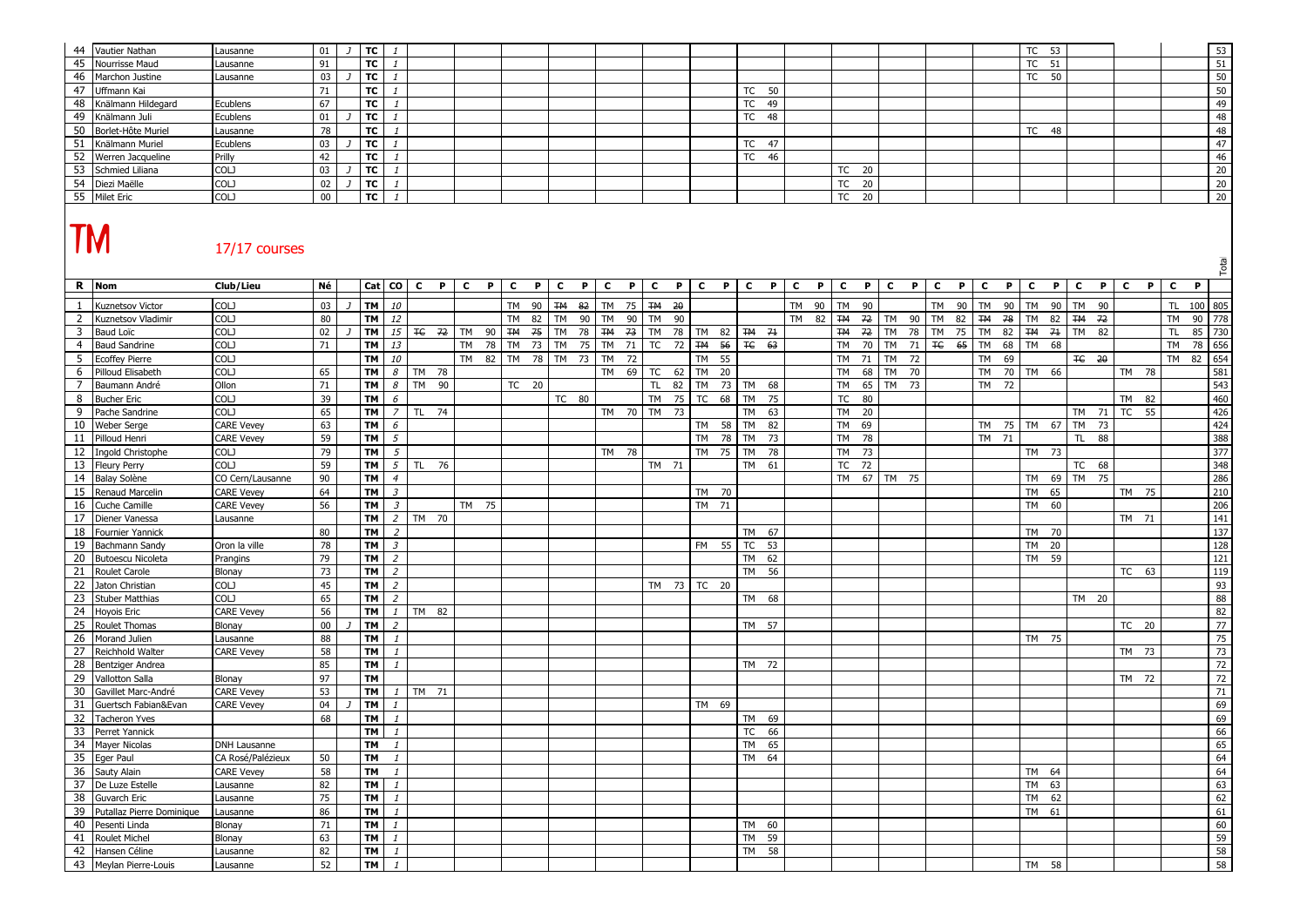| 44 Howald Sebastien   | <b>CARE Vevey</b>   | 85 | TM        |  |  |  | <b>TM</b><br>57 |                   |                   |  |                   |                  | 57 |
|-----------------------|---------------------|----|-----------|--|--|--|-----------------|-------------------|-------------------|--|-------------------|------------------|----|
| 45 Terrettaz Corinne  | LS-Athlétisme       | 65 | TΜ        |  |  |  |                 |                   |                   |  | 57<br><b>TM</b>   |                  | 57 |
| 46 Roulet Carole      | Blonay              | 73 | <b>TM</b> |  |  |  |                 | TM 56             |                   |  |                   |                  | 56 |
| 47 Schweizer Verena   | Le Mont             | 49 | <b>TM</b> |  |  |  |                 |                   |                   |  | 56<br>TM          |                  | 56 |
| 48 Braset Christian   | Lausanne            | 65 | <b>TM</b> |  |  |  |                 | 55<br><b>TM</b>   |                   |  |                   |                  | 55 |
| 49 Nava Marc          | <b>DNH Lausanne</b> |    | <b>TM</b> |  |  |  |                 | <b>TM</b><br>- 54 |                   |  |                   |                  | 54 |
| 50 Herrera Jonathan   | Epalinges           | 82 | <b>TM</b> |  |  |  |                 | 53<br><b>TM</b>   |                   |  |                   |                  | 53 |
| 51 Borlet-Hôte Ethan  | Lausanne            | 05 | <b>TM</b> |  |  |  |                 |                   | 20<br><b>TM</b>   |  |                   |                  | 20 |
| 52 Zoell Julien       | Froideville         | 02 | <b>TM</b> |  |  |  |                 |                   |                   |  | <b>TM</b><br>- 20 |                  | 20 |
| 53 Hoyois Christian   | <b>CARE Vevey</b>   | 57 | TΜ        |  |  |  |                 |                   | <b>TM</b><br>- 20 |  |                   |                  | 20 |
| 54 Richard Isabel     | Cambe-Gouilles      | 48 | <b>TM</b> |  |  |  |                 |                   |                   |  | 20<br><b>TM</b>   |                  | 20 |
| 55 Richard Alain      | Cambe-Gouilles      | 51 | <b>TM</b> |  |  |  |                 |                   |                   |  | 20<br>TM          |                  | 20 |
| 56 Herrera Chloé      | Epalinges           | 85 | TM        |  |  |  |                 |                   |                   |  | 20<br>TМ          |                  | 20 |
| 57 Bandini Evdokia    | Cambe-Gouilles      | 54 | <b>TM</b> |  |  |  |                 |                   |                   |  | 20<br>TM          |                  | 20 |
| 58 Schlatter Stéphane | Ecublens            | 71 | <b>TM</b> |  |  |  |                 |                   |                   |  | 20<br><b>TM</b>   |                  | 20 |
| 59 Corbaz Christian   | Chavannes           | 52 | <b>TM</b> |  |  |  |                 |                   |                   |  | 20<br><b>TM</b>   |                  | 20 |
| 60 Blanc Kevin        | Bex                 |    | <b>TM</b> |  |  |  |                 |                   |                   |  |                   | <b>TM</b><br>-20 | 20 |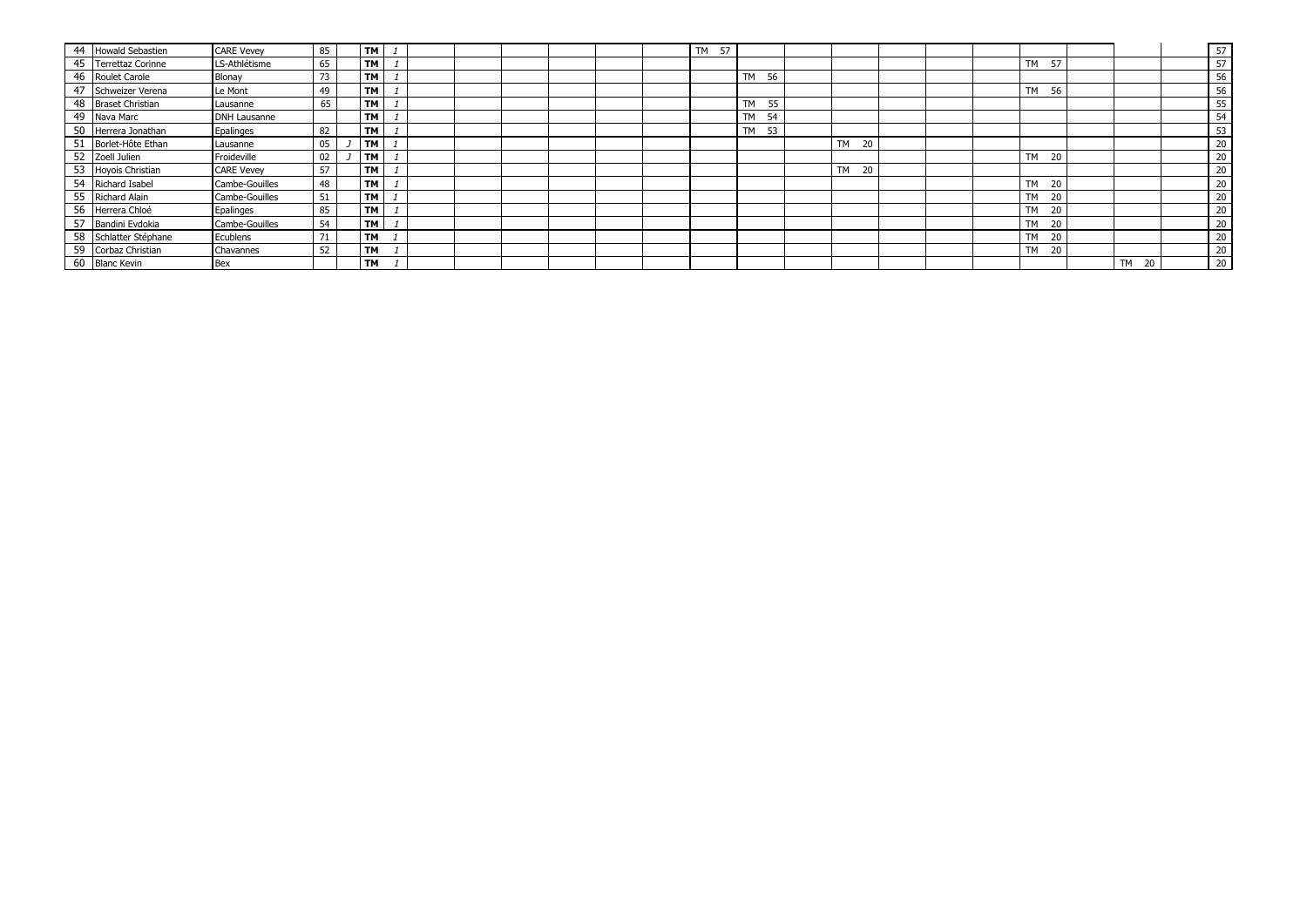

#### **CO LAUSANNE-JORAT / CARE VEVEY-ORIENTATION**



# **COUPE VAUDOISE 2016**

**17 courses**

|                       |                                             | 17/17 courses                           |          |                                |                              | 12.03.16  | St-Prex (CARE) | 23.04.16 | (ANCO)<br>Champ Mons | Jura)<br>$\circ$<br>Premanon<br>30.04.16 | 01.05.16     | Jura)<br>$\overline{S}$<br>Premanon | 21.05.16  | (STATUS)<br>Predondavaux | 28.05.16  | Trelex (CERN) | 04.06.16  | Bex (CARE) | 11.06.16     | (COLJ)<br>Cugy Beneté | 18.06.16 | Aux Gravreules (ANCO) | 27.08.16     | (COLJ)<br><b>Bois Rond</b> | 03.09.16          | (CERN)<br>La Faucille<br>10.09.16 | (DJura)<br>Lamoura | 18.09.16  | Rosé)<br>$\mathfrak{C}$<br>⊯<br>⊽<br>Fribourg | 24.09.16  | Jorat (COL) | 01.10.16 | (100)<br>Bière Balle | 29.10.16 | (CARE)<br>Les Pléiade | 13.11.16     | Vaumarcus (ANCO)<br>Total |
|-----------------------|---------------------------------------------|-----------------------------------------|----------|--------------------------------|------------------------------|-----------|----------------|----------|----------------------|------------------------------------------|--------------|-------------------------------------|-----------|--------------------------|-----------|---------------|-----------|------------|--------------|-----------------------|----------|-----------------------|--------------|----------------------------|-------------------|-----------------------------------|--------------------|-----------|-----------------------------------------------|-----------|-------------|----------|----------------------|----------|-----------------------|--------------|---------------------------|
|                       | R Nom                                       | Club/Lieu                               | Né       | $Cat$ $CO$                     |                              | c         | P.             | c        | P                    | $\mathbf{c}$<br>P                        | c            | P                                   | C         | P                        | C         | P             | C         | P          | $\mathbf{c}$ | P                     | C        | P                     | $\mathbf{c}$ | P                          | $\mathbf{c}$<br>P | C                                 | P                  | c         | P                                             | c         | P           | c        | P                    | C.       | P                     | $\mathbf{C}$ | P                         |
| 1                     | Müller Beat                                 | COLJ                                    | 62       | TL.                            | 13                           | H         | 88             |          |                      |                                          | $\mathbf{H}$ | 85                                  | TL.       | 100                      | TL.       | 100           |           |            | $H_{\rm c}$  | 88                    | TL       | 92                    | H            | 88                         | 88<br>TL          | TL.                               | 100                | H         | 82                                            | TL.       | 88          | TL.      | 100                  | TL.      | 92                    | TL.          | 92<br>852                 |
| $\overline{2}$        | <b>High Alison</b>                          | <b>CARE Vevey</b>                       | 77       | TL.                            | 9                            |           |                | TL       | 88                   |                                          | <b>TL</b>    | 92                                  |           |                          |           |               | TL.       | 92         | <b>TL</b>    | 92                    | TL.      | 85                    | TL.          | 100                        | 92<br>TL.         |                                   |                    | <b>TL</b> | 85                                            | <b>TL</b> | 83          |          |                      |          |                       |              | 809                       |
| $\overline{3}$        | Rousselot Yves                              | COLJ                                    | 69       | $\overline{\mathbf{r}}$        | 13                           | TL.       | 79             |          |                      | TL 100                                   | <b>TL</b>    | 88                                  | <b>TL</b> | 82                       | TL.       | 85            | TL.       | 83         | $\mathbf{H}$ | $\overline{20}$       |          |                       | <b>TL</b>    | 82                         | 85<br>TL.         | TL.                               | 92                 |           |                                               | $TM$ 72   |             | $TE$ 72  |                      |          |                       | TL.          | 780<br>83                 |
| $\overline{4}$        | Wichoud Jérémie                             | COLJ                                    | 01       | TL.                            | 10                           |           |                |          |                      |                                          |              |                                     | <b>TM</b> | 82                       | <b>TM</b> | 82            | <b>TM</b> | 90         | <b>TL</b>    | 85                    |          |                       | TM           | 82                         |                   |                                   | <b>TM 78</b>       | TL.       | 83                                            | TL        | 92          | TL.      | 92                   | TL.      | 88                    |              | 776                       |
| 5                     | Pécoud Claude-Yvan                          | COLJ                                    | 70       | TL.                            | 11                           | TM 73     |                |          |                      |                                          |              |                                     | TL.       | 83                       | TL.       | 88            | <b>TL</b> | 82         | TL.          | 78                    | TL.      | 83                    | TL           | 83                         |                   |                                   | <b>TM 73</b>       |           |                                               | TL.       | 77          | TL.      | 85                   | TL.      | 79                    |              | 738                       |
| 6                     | <b>High Darell</b>                          | <b>CARE Vevey</b>                       | 68       | TL.                            | 6                            |           |                | TL 100   |                      |                                          |              | TL 100                              |           |                          |           |               | TL 100    |            |              |                       |          | TL 100                |              |                            | TL 100            |                                   |                    | <b>TL</b> | 80                                            | <b>TL</b> | 85          |          |                      |          |                       |              | 665                       |
| $\overline{7}$        | Marion Jean-claude                          | CA Rosé/Constantine VD                  | 65       | TL.                            | 9                            | TL        | 78             |          |                      |                                          |              |                                     |           |                          | TL.       | 83            |           |            | TL.          | 81                    |          |                       | TL 20        |                            | <b>TM</b><br>82   |                                   |                    | TM        | 73                                            | <b>TL</b> | 82          | TL.      | 82                   | TL.      | 81                    |              | 662                       |
| 8                     | Ancel Julie                                 | COLJ                                    | 90       | TL.                            | $\overline{z}$               | <b>TL</b> | 81             |          |                      |                                          |              | TL 82                               |           |                          |           |               | TL.       | 20         | TL.          | 83                    | TL.      | 88                    |              |                            |                   |                                   |                    | <b>TL</b> | 81                                            | <b>TL</b> | 80          |          |                      |          |                       |              | 515                       |
| 9                     | Kruithof Egbert                             | COLJ                                    | 49       | <b>TL</b>                      | $\overline{z}$               |           |                |          |                      |                                          |              |                                     | TL        | 80                       | TL.       | 79            | TL.       | 78         |              |                       |          |                       | TL 81        |                            | 20<br>TL.         |                                   |                    |           |                                               | TL.       | 71          |          |                      | TL 75    |                       |              | 484                       |
| 10                    | <b>Wichoud Pierre</b>                       | Epalinges                               | 70       | TL.                            | 6                            |           |                |          |                      |                                          |              |                                     | TL.       | 82                       | TL.       | 80            | TL.       | 79         |              |                       |          |                       | TL.          | 20                         |                   |                                   | TL 88              |           |                                               |           |             |          |                      | TL 77    |                       |              | 426                       |
| 11                    | Repond Francine                             | <b>CARE Vevey</b>                       | 59       | TL.                            | 5                            |           |                | TL 92    |                      |                                          |              |                                     |           |                          |           |               | TL 85     |            | TL.          | 82                    |          |                       |              |                            |                   |                                   |                    |           |                                               | TL 81     |             |          |                      | TL.      | 83                    |              | 423                       |
| 12                    | Oeschger Raphael                            | SKOG Fribourg/Moudon                    | 61       | TL.                            | $5\overline{)}$              | <b>TL</b> | 80             |          |                      |                                          |              |                                     |           |                          |           |               |           |            | TL.          | 80                    |          |                       | TL.          | 85                         |                   |                                   |                    |           |                                               | <b>TL</b> | 78          |          |                      | TL.      | 80                    |              | 403                       |
| 13                    | <b>Pequiron Pierre</b>                      | COLJ                                    | 56       | TL.                            | $\overline{4}$               | <b>TL</b> | 83             |          |                      |                                          |              |                                     |           |                          |           |               |           |            |              |                       |          |                       | TL 92        |                            |                   |                                   |                    | TL.       | 83                                            | TL.       | 79          |          |                      |          |                       |              | 337                       |
|                       | 14 Rive Christian                           | COLJ                                    | 52       | TL.                            | 5 <sup>5</sup>               | TL        | 75             | TL.      | 20                   |                                          |              |                                     | TL 79     |                          | <b>TL</b> | 78            | TL.       | 80         |              |                       |          |                       |              |                            |                   |                                   |                    |           |                                               |           |             |          |                      |          |                       |              | 332                       |
| 15                    | Ehrbar Konrad                               | COLJ                                    | 64       | TL.                            | $\overline{3}$               |           |                |          |                      |                                          |              |                                     |           |                          |           |               |           |            | TL 100       |                       |          |                       |              |                            |                   |                                   |                    | TL.       | 88                                            | TL.       | 100         |          |                      |          |                       |              | 288                       |
| 16                    | Müller Guy                                  | COLJ                                    | 82       | TL.                            | $\overline{4}$               |           |                |          |                      |                                          | TL           | 92                                  |           |                          |           |               |           |            | <b>TM</b>    | 90                    |          |                       |              |                            |                   |                                   |                    |           |                                               | TL.       | 20          | TC 80    |                      |          |                       |              | 282                       |
| 17                    | <b>Boden Matthew</b>                        | <b>CARE Vevey</b>                       | 78       | TL.                            | $\mathcal{Z}$                |           |                |          |                      |                                          |              |                                     |           |                          |           |               | TL 81     |            | TL.          | 79                    |          |                       |              |                            |                   |                                   |                    |           |                                               | TC 58     |             |          |                      |          |                       |              | 218                       |
| 18                    | Juillerat Anaëlle                           | <b>CARE Vevey</b>                       | 90       | TL.                            |                              | $3$ TL    | 82             |          |                      |                                          |              |                                     |           |                          |           |               | TM 72     |            |              |                       |          |                       |              |                            |                   |                                   |                    |           |                                               |           |             |          |                      | FM 53    |                       |              | 207                       |
| 19                    | Juno Kim                                    | COLJ                                    | 95       | <b>TL</b>                      | $\overline{2}$               |           |                |          |                      |                                          |              |                                     |           |                          |           |               |           |            |              |                       |          |                       |              |                            |                   |                                   |                    |           | TL 100                                        |           |             |          |                      | TL 100   |                       |              | 200                       |
| 20                    | Brun Louisa                                 |                                         | 86       | TL.                            | $\overline{2}$               |           |                |          |                      |                                          |              |                                     | TL.       | 88                       | TL.       | 81            |           |            |              |                       |          |                       |              |                            |                   |                                   |                    |           |                                               |           |             |          |                      |          |                       |              | 169                       |
| 21                    | Naceur Ibrahim                              | COLJ                                    | 62       | <b>TL</b>                      | $\mathcal{Z}$                | <b>TL</b> | 77             | TL 20    |                      |                                          |              |                                     |           |                          |           |               |           |            |              |                       |          |                       |              |                            |                   |                                   |                    |           | TC 68                                         |           |             |          |                      |          |                       |              | 165                       |
| 22                    | Müller Nicole                               | COLJ                                    | 85       | TL.                            | $\overline{2}$               |           |                |          |                      |                                          |              |                                     | <b>TL</b> | 81                       |           |               |           |            | TM 70        |                       |          |                       |              |                            |                   |                                   |                    |           |                                               |           |             |          |                      |          |                       |              | 151                       |
| 23                    | Nicollier Jean-Marc                         | Renens                                  | 60       | TL.                            | $\overline{z}$               |           |                |          |                      |                                          |              |                                     |           |                          |           |               |           |            | TL.          | 75                    |          |                       |              |                            |                   |                                   |                    |           |                                               | TL 70     |             |          |                      |          |                       |              | 145                       |
| 24                    | <b>Butscher Robert</b>                      | Chavornay                               | 72       | TL.                            | $\overline{2}$               | TC        | 60             |          |                      |                                          |              |                                     | TL.       | 80                       |           |               |           |            |              |                       |          |                       |              |                            |                   |                                   |                    |           |                                               |           |             |          |                      |          |                       |              | 140                       |
| 25                    | Hoyois Jonas                                | <b>CARE Vevey</b>                       | 89       | TL.                            | $\mathbf{1}$                 | <b>TL</b> | 100            |          |                      |                                          |              |                                     |           |                          |           |               |           |            |              |                       |          |                       |              |                            |                   |                                   |                    |           |                                               |           |             |          |                      |          |                       |              | 100                       |
| 26                    | <b>Ballif Philippe</b>                      | <b>CARE Vevey</b>                       | 56       | TL.                            | $\mathbf{1}$                 | TL        | 92             |          |                      |                                          |              |                                     |           |                          |           |               |           |            |              |                       |          |                       |              |                            |                   |                                   |                    |           |                                               |           |             |          |                      |          |                       |              | 92                        |
| 27<br>$\overline{28}$ | Gauthiez Laure                              | Lausanne / Rennes<br>Puidoux            | 88       | TL.<br>$\overline{\mathsf{L}}$ | $\mathbf{1}$<br>$\mathbf{1}$ |           |                |          |                      |                                          |              |                                     |           |                          |           |               |           |            |              |                       |          |                       |              |                            |                   |                                   |                    | TL.       | 92                                            |           |             |          |                      |          | 85                    |              | 92<br>85                  |
| $\overline{29}$       | Jossevel Christophe                         |                                         |          | $\overline{\mathbf{r}}$        |                              |           |                |          |                      |                                          |              |                                     |           |                          |           |               |           |            |              |                       |          |                       |              |                            |                   |                                   |                    |           |                                               |           |             |          |                      | TL.      |                       |              |                           |
|                       | Hovois/Dorthe David                         | <b>CARE Vevey</b>                       | 83       | <b>TL</b>                      | $\mathbf{1}$                 |           |                |          |                      |                                          |              |                                     |           |                          |           |               |           |            |              |                       |          |                       |              |                            |                   |                                   |                    |           |                                               |           |             |          |                      | TL.      | 82                    |              | 82<br>78                  |
| 30<br>31              | Hachemane-Clerc Karine                      | Renens                                  | 74<br>83 | <b>TL</b>                      | $\mathbf{1}$<br>$\mathbf{1}$ |           |                |          |                      |                                          |              |                                     |           |                          |           |               |           |            | TL.          | 78                    |          |                       |              |                            |                   |                                   |                    |           |                                               |           |             |          |                      |          |                       |              | 78                        |
| 32                    | Valloton Olivier                            | <b>CARE Vevey</b><br><b>ACN Yverdon</b> | 60       | TL.                            | $\mathbf{1}$                 |           |                |          |                      |                                          |              |                                     |           |                          |           |               |           |            | TL.          | 77                    |          |                       |              |                            |                   |                                   |                    |           |                                               |           |             |          |                      | TL 78    |                       |              | 77                        |
| $\overline{33}$       | Ruedin Philippe<br><b>Hachemane Patrick</b> | Renens                                  | 68       | <b>TL</b>                      | $\mathbf{1}$                 |           |                |          |                      |                                          |              |                                     |           |                          |           |               |           |            | TL.          | 77                    |          |                       |              |                            |                   |                                   |                    |           |                                               |           |             |          |                      |          |                       |              | 77                        |
| 34                    | Hoffmann Frédéric                           | Lausanne                                | 62       | TL.                            | $\mathbf{1}$                 |           |                |          |                      |                                          |              |                                     |           |                          |           |               |           |            | TL.          | 76                    |          |                       |              |                            |                   |                                   |                    |           |                                               |           |             |          |                      |          |                       |              | 76                        |
| 35                    | Beltraminelli Mattia                        | <b>Toll Lausanne</b>                    | 76       | <b>TL</b>                      | $\mathbf{1}$                 |           |                |          |                      |                                          |              |                                     |           |                          |           |               |           |            |              |                       |          |                       |              |                            |                   |                                   |                    |           |                                               | TL.       | 76          |          |                      |          |                       |              | 76                        |
| 36                    | Brühlmann Ralph                             | COLJ                                    | 59       | TL.                            | $\mathbf{1}$                 |           |                |          |                      |                                          |              |                                     |           |                          |           |               |           |            |              |                       |          |                       |              |                            |                   |                                   |                    |           |                                               |           |             |          |                      | TL 76    |                       |              | 76                        |
| 37                    | Meyer Alain                                 | Lausanne                                |          | <b>TL</b>                      | $\mathbf{1}$                 |           |                |          |                      |                                          |              |                                     |           |                          |           |               |           |            |              |                       |          |                       |              |                            |                   |                                   |                    |           |                                               | TL 74     |             |          |                      |          |                       |              | 74                        |
| 38                    | <b>Guibert Thibault</b>                     | Lausanne                                | 92       | TL.                            | $\mathbf{1}$                 |           |                |          |                      |                                          |              |                                     |           |                          |           |               |           |            |              |                       |          |                       |              |                            |                   |                                   |                    |           |                                               | TL.       | 73          |          |                      |          |                       |              | 73                        |
| 39                    | <b>Ruffieux Guillaume</b>                   | Lausanne                                | 92       | <b>TL</b>                      | $\mathbf{1}$                 |           |                |          |                      |                                          |              |                                     |           |                          |           |               |           |            |              |                       |          |                       |              |                            |                   |                                   |                    |           |                                               | TL.       | 72          |          |                      |          |                       |              | 72                        |
| 40                    | Kühni Joël                                  | Team New Bike/Bex                       | 76       | TL.                            | $\mathbf{1}$                 |           |                |          |                      |                                          |              |                                     |           |                          |           |               |           |            |              |                       |          |                       | TL.          | 20                         |                   |                                   |                    |           |                                               |           |             |          |                      |          |                       |              | 20                        |
|                       |                                             |                                         |          |                                |                              |           |                |          |                      |                                          |              |                                     |           |                          |           |               |           |            |              |                       |          |                       |              |                            |                   |                                   |                    |           |                                               |           |             |          |                      |          |                       |              |                           |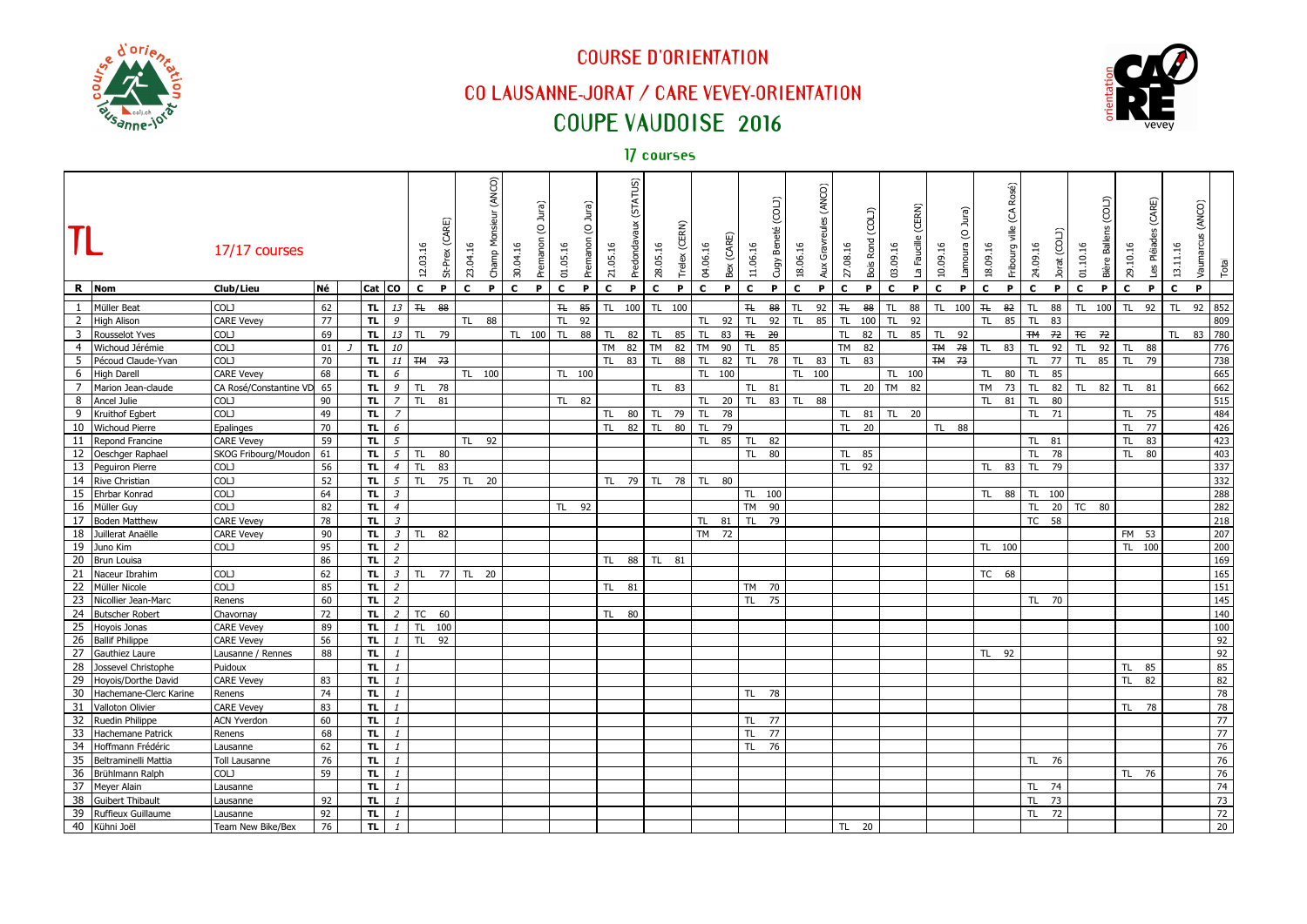# **Combi Juniors** 17/17 courses

|                | <b>CUTTUL JUILUIS</b>                  |                            |                 |                |           | 17/17 courses            |        |                 |                       |                                                    |              |                         |       |       |       |           |                                                                                                                                                                                                                                                                                                                                                                                                  |          |             |    |                                                                                                                                                                                     |    |              |    |           |         |              |       |              |    |              |              |              |           | Total    |
|----------------|----------------------------------------|----------------------------|-----------------|----------------|-----------|--------------------------|--------|-----------------|-----------------------|----------------------------------------------------|--------------|-------------------------|-------|-------|-------|-----------|--------------------------------------------------------------------------------------------------------------------------------------------------------------------------------------------------------------------------------------------------------------------------------------------------------------------------------------------------------------------------------------------------|----------|-------------|----|-------------------------------------------------------------------------------------------------------------------------------------------------------------------------------------|----|--------------|----|-----------|---------|--------------|-------|--------------|----|--------------|--------------|--------------|-----------|----------|
|                | R Nom                                  | Club/Lieu                  | Né              |                |           |                          |        |                 |                       |                                                    |              |                         |       |       |       |           |                                                                                                                                                                                                                                                                                                                                                                                                  |          |             |    |                                                                                                                                                                                     |    |              |    |           | $C$ $P$ | $\mathbf{c}$ | P     | $\mathbf{c}$ | P  | $\mathbf{c}$ | $\mathbf{P}$ | $\mathbf{c}$ | P.        |          |
|                | 1 Kuznetsov Victor                     | <b>COLJ</b>                | 03              | $\overline{ }$ |           | <b>TM</b> 10             |        |                 |                       | $\overline{TM}$ 90                                 | <b>TM 82</b> | TM 75                   | HH    | -20   |       |           |                                                                                                                                                                                                                                                                                                                                                                                                  |          | TM 90 TM 90 |    |                                                                                                                                                                                     |    | <b>TM</b>    |    | 90 TM     |         | 90 TM        | 90    | <b>TM</b>    | 90 |              |              | TL 100       |           | 805      |
| 2              | Wichoud Jérémie                        | <b>COLJ</b>                | 01              | $\overline{1}$ | TL I      | 10                       |        |                 |                       |                                                    |              | TM 82                   |       |       |       |           | TM 82 TM 90 TL 85                                                                                                                                                                                                                                                                                                                                                                                |          | TM 82       |    |                                                                                                                                                                                     |    | <b>TM 78</b> |    | TL 83     |         |              | TL 92 | TL 92        |    | TL 88        |              |              |           | 776      |
| $\overline{3}$ | <b>Baud Loïc</b>                       | COLJ                       | 02              | $\overline{1}$ | TM        |                          |        |                 |                       | 15 FG 72 TM 90 FM 75 TM 78 FM 73 TM 78 TM 82 FM 71 |              |                         |       |       |       |           |                                                                                                                                                                                                                                                                                                                                                                                                  |          |             |    | $\frac{44}{100}$ $\frac{72}{100}$ $\frac{100}{78}$ $\frac{100}{100}$ $\frac{75}{100}$ $\frac{100}{7}$ $\frac{82}{100}$ $\frac{44}{7}$ $\frac{74}{7}$ $\frac{100}{7}$ $\frac{82}{7}$ |    |              |    |           |         |              |       |              |    |              |              |              | TL 85 730 |          |
|                | 4 Nagy Anastasia                       | COLJ                       | 04              |                | TC        | 12                       |        |                 | TC 63 FC 70           |                                                    |              | TC 68                   |       |       |       |           | $\overline{+}$ $\overline{+}$ $\overline{}$ $\overline{+}$ $\overline{}$ $\overline{}$ $\overline{}$ $\overline{}$ $\overline{}$ $\overline{}$ $\overline{}$ $\overline{}$ $\overline{}$ $\overline{}$ $\overline{}$ $\overline{}$ $\overline{}$ $\overline{}$ $\overline{}$ $\overline{}$ $\overline{}$ $\overline{}$ $\overline{}$ $\overline{}$ $\overline{}$ $\overline{}$ $\overline{}$ $\$ |          | <b>TC</b>   |    | 65 TC                                                                                                                                                                               | 68 | <b>TC</b>    | 80 |           | TC 72   | <b>TC</b>    | 62    |              |    |              |              | <b>TC</b>    | 80        | 629      |
|                | 5 Kuznetsova Katya                     | COLJ                       | 05              | $\overline{1}$ | FM        | 11                       |        |                 |                       | FM 20 FM 70                                        |              |                         |       | FM 53 |       |           |                                                                                                                                                                                                                                                                                                                                                                                                  | FM 20 FM |             |    | 70 FM 70 FM 70 FM 70 FM 62 TC 62                                                                                                                                                    |    |              |    |           |         |              |       |              |    |              |              | FM 70        |           | 597      |
| 6              | Nagy Anatoli                           | COLJ                       | 10              | $\overline{1}$ |           |                          |        |                 | FC $11$ FC $20$ FC 60 |                                                    |              | FC 60 FC 60 FC 52 FC 43 |       |       |       |           |                                                                                                                                                                                                                                                                                                                                                                                                  |          | FC          |    | 60 FC                                                                                                                                                                               | 60 | FC           | 60 | <b>FC</b> | 48      | FC           | 60    |              |    |              |              |              |           | 520      |
|                | 7 High Heather                         | <b>CARE Vevey</b>          | 06              | $\overline{1}$ | <b>FC</b> | 8                        |        |                 | FC 52                 |                                                    | FC 60        |                         |       |       |       |           |                                                                                                                                                                                                                                                                                                                                                                                                  |          |             |    | FC 60 FC 60 FC 60 FM 62 FM 62                                                                                                                                                       |    |              |    |           |         | <b>FM</b>    | 49    |              |    |              |              |              |           | 465      |
| 8              | <b>Baud Quentin</b>                    | <b>COLJ</b>                | 04              | $\overline{1}$ | <b>TC</b> | $\overline{7}$           |        |                 |                       | TC 72 TC 67                                        |              |                         |       |       |       |           |                                                                                                                                                                                                                                                                                                                                                                                                  |          |             |    |                                                                                                                                                                                     |    | TC 68 TC 61  |    |           |         |              |       | TC 60 FC 60  |    |              |              | TC 68        |           | 456      |
|                | 9 Matthys Mael                         | Epalinges                  | 08              | $\overline{1}$ | FM        |                          |        | 6 FC 52         |                       |                                                    |              | FM 62 FM 62 FM 58 FM 55 |       |       |       |           |                                                                                                                                                                                                                                                                                                                                                                                                  |          |             |    |                                                                                                                                                                                     |    |              |    |           |         |              |       |              |    | FC 52        |              |              |           | 341      |
|                | 10 Schneider Nathan                    | <b>COLJ</b>                | 02              | $\overline{1}$ | <b>FM</b> | $\overline{4}$           |        |                 |                       |                                                    |              |                         |       | FM 70 |       |           | FM 58                                                                                                                                                                                                                                                                                                                                                                                            |          | FM 52       |    |                                                                                                                                                                                     |    |              |    |           |         |              | FM 53 |              |    |              |              |              |           | 233      |
|                | 11 Gendroz Valentin                    | COLJ                       | 09              | $\overline{1}$ | <b>FM</b> |                          |        |                 | 4 FC 48 FM 62         |                                                    |              |                         |       |       |       |           |                                                                                                                                                                                                                                                                                                                                                                                                  |          | FM 46       |    |                                                                                                                                                                                     |    |              |    |           |         |              |       |              |    | FM 42        |              |              |           | 198      |
|                | 12 Bron Raphael                        | COLJ                       | 01              | $\overline{1}$ | <b>TC</b> | $\mathfrak{Z}$           |        |                 |                       |                                                    |              |                         |       |       |       |           |                                                                                                                                                                                                                                                                                                                                                                                                  |          |             |    | TC 65                                                                                                                                                                               |    |              |    |           |         |              |       | TC 63 FM 70  |    |              |              |              |           | 198      |
|                | 13 Gendroz Aurélie                     | COLJ                       | 11              | $\overline{1}$ | <b>FM</b> |                          |        |                 | 3 FC 45 FM 58         |                                                    |              |                         |       |       |       |           |                                                                                                                                                                                                                                                                                                                                                                                                  |          | FM 45       |    |                                                                                                                                                                                     |    |              |    |           |         |              |       |              |    | FM 41        |              |              |           | 189      |
|                | 14 Marion Amandine                     | CA Rosé/Constantine VD     | 02              | $\overline{1}$ | TC        | $\overline{3}$           |        |                 |                       |                                                    |              |                         |       |       | TC 65 |           |                                                                                                                                                                                                                                                                                                                                                                                                  |          | TC 20       |    |                                                                                                                                                                                     |    |              |    |           |         |              | TC 45 |              |    |              |              |              |           | 130      |
|                | 15 Felix Etienne                       | <b>COLJ</b>                | 05              | J              |           |                          |        | $F/M$ 3 $FM$ 70 |                       |                                                    |              |                         |       |       |       |           |                                                                                                                                                                                                                                                                                                                                                                                                  |          |             |    |                                                                                                                                                                                     |    |              |    |           |         |              |       | FM 47 FC 52  |    |              |              |              |           | 122      |
|                | 16 Baumann Valentine                   | Ollon                      | 02              | J              | <b>FM</b> |                          | $2$ FM | 58              |                       |                                                    |              |                         |       |       |       |           |                                                                                                                                                                                                                                                                                                                                                                                                  |          |             |    |                                                                                                                                                                                     |    |              |    | FM 62     |         |              |       |              |    |              |              |              |           | 120      |
|                | 17 Amaudruz Lydia                      |                            | 10              | J              | <b>FC</b> | $\overline{2}$           |        |                 |                       |                                                    |              |                         |       |       |       |           | FC 40                                                                                                                                                                                                                                                                                                                                                                                            |          |             |    |                                                                                                                                                                                     |    |              |    | FC 60     |         |              |       |              |    |              |              |              |           | 100      |
|                | 18 Keiik David                         | <b>COLJ</b>                | 02              | J              | TC I      | $\overline{c}$           |        |                 |                       |                                                    |              |                         |       |       |       |           |                                                                                                                                                                                                                                                                                                                                                                                                  |          | FM 53       |    |                                                                                                                                                                                     |    |              |    |           |         |              | TC 46 |              |    |              |              |              |           | 99       |
|                | 19 Parisod Colin                       | <b>COLJ</b>                | 02              | $\overline{1}$ | TC I      | $\overline{2}$           |        |                 |                       |                                                    |              |                         |       |       |       |           |                                                                                                                                                                                                                                                                                                                                                                                                  |          | FM 52       |    |                                                                                                                                                                                     |    |              |    |           |         | <b>TC</b>    | 46    |              |    |              |              |              |           | 98       |
|                | 20 Chappuis Aiko                       |                            | 04              | $\overline{1}$ | FM I      | $\overline{c}$           |        |                 |                       |                                                    |              |                         |       |       |       |           | FM 52                                                                                                                                                                                                                                                                                                                                                                                            |          |             |    |                                                                                                                                                                                     |    |              |    |           |         | <b>FM</b>    | 45    |              |    |              |              |              |           | 97       |
|                | 21 Amaudruz Léa                        |                            | 10              | $\overline{1}$ | <b>FC</b> | $\overline{2}$           |        |                 |                       |                                                    |              |                         |       |       |       | FC        | 41                                                                                                                                                                                                                                                                                                                                                                                               |          |             |    |                                                                                                                                                                                     |    |              |    | FC 52     |         |              |       |              |    |              |              |              |           | 93       |
|                | 22 Roulet Thomas                       | Blonav                     | 00              | $\overline{1}$ | <b>TM</b> | $\overline{c}$           |        |                 |                       |                                                    |              |                         |       |       |       | <b>TM</b> | 57                                                                                                                                                                                                                                                                                                                                                                                               |          |             |    |                                                                                                                                                                                     |    |              |    |           |         |              |       |              |    | TC 20        |              |              |           | 77       |
|                | 23 Van Spaendonk Thomas                | COLJ                       | 02              | $\overline{1}$ | <b>TC</b> | $\overline{2}$           |        |                 |                       |                                                    |              |                         | TC 20 |       |       | <b>TC</b> | 56                                                                                                                                                                                                                                                                                                                                                                                               |          |             |    |                                                                                                                                                                                     |    |              |    |           |         |              |       |              |    |              |              |              |           | 76       |
|                | 24 Cassar Fanny                        |                            | 07              | $\overline{1}$ | <b>FM</b> | $\overline{2}$           |        |                 |                       |                                                    |              |                         |       |       |       |           | FC 32                                                                                                                                                                                                                                                                                                                                                                                            |          |             |    |                                                                                                                                                                                     |    |              |    |           |         | FM 41        |       |              |    |              |              |              |           | 73       |
|                | 25 Guertsch Fabian&Evan                | <b>CARE Vevey</b>          | 04              | $\overline{1}$ | <b>TM</b> | $\mathbf{1}$             |        |                 |                       |                                                    |              |                         |       |       | TM 69 |           |                                                                                                                                                                                                                                                                                                                                                                                                  |          |             |    |                                                                                                                                                                                     |    |              |    |           |         |              |       |              |    |              |              |              |           | 69       |
|                | 26 Bischoff Thomas                     | <b>CARE Vevey</b>          | 10 <sup>1</sup> | J              | <b>FC</b> | $\mathbf{1}$             |        |                 |                       |                                                    |              |                         |       |       |       |           |                                                                                                                                                                                                                                                                                                                                                                                                  |          |             |    |                                                                                                                                                                                     |    |              |    |           |         |              |       |              |    | FC 60        |              |              |           | 60       |
|                | 27 Bozzo Lena                          | COLJ                       |                 | $\overline{1}$ | <b>FM</b> | $\mathbf{1}$             |        |                 |                       |                                                    |              |                         | FM 55 |       |       |           |                                                                                                                                                                                                                                                                                                                                                                                                  |          |             |    |                                                                                                                                                                                     |    |              |    |           |         |              |       |              |    |              |              |              |           | 55       |
|                | 28 Vautier Nathan                      | ausanne                    | 01              |                | TC        | $\mathbf{1}$             |        |                 |                       |                                                    |              |                         |       |       |       |           |                                                                                                                                                                                                                                                                                                                                                                                                  |          |             |    |                                                                                                                                                                                     |    |              |    |           |         |              | TC 53 |              |    |              |              |              |           | 53       |
|                | 29 Kernevez Mael                       | COLJ                       | 04              | $\overline{1}$ | FC        | $\mathbf{1}$             |        |                 |                       |                                                    |              |                         |       |       |       |           |                                                                                                                                                                                                                                                                                                                                                                                                  |          |             |    |                                                                                                                                                                                     |    |              |    |           |         |              | FC 52 |              |    |              |              |              |           | 52       |
| 30 l           | Sartori Samuel                         | Lausanne                   | 08              | $\overline{1}$ | <b>FM</b> | $\mathbf{1}$             |        |                 |                       |                                                    |              |                         |       |       |       |           |                                                                                                                                                                                                                                                                                                                                                                                                  |          |             |    |                                                                                                                                                                                     |    |              |    |           |         | <b>FM</b>    | 52    |              |    |              |              |              |           | 52       |
|                | 31 Hachemane Coralie                   | Renens                     | 04              | $\overline{1}$ | <b>TC</b> | $FM$ $1$<br>$\mathbf{1}$ |        |                 |                       |                                                    |              |                         |       |       |       |           | FM 51                                                                                                                                                                                                                                                                                                                                                                                            |          |             |    |                                                                                                                                                                                     |    |              |    |           |         |              |       |              |    |              |              |              |           | 51       |
|                | 32 Marchon Justine<br>33 Knälmann Juli | ausanne<br><b>Ecublens</b> | 03<br>01        | $\overline{1}$ | TC        | $\mathbf{1}$             |        |                 |                       |                                                    |              |                         |       |       |       |           | TC 48                                                                                                                                                                                                                                                                                                                                                                                            |          |             |    |                                                                                                                                                                                     |    |              |    |           |         |              | TC 50 |              |    |              |              |              |           | 50<br>48 |
|                | 34 Knälmann Muriel                     | Ecublens                   | 03              | J              | <b>TC</b> | $\mathbf{1}$             |        |                 |                       |                                                    |              |                         |       |       |       | <b>TC</b> | 47                                                                                                                                                                                                                                                                                                                                                                                               |          |             |    |                                                                                                                                                                                     |    |              |    |           |         |              |       |              |    |              |              |              |           | 47       |
|                | 35 Gagnaux Julie                       |                            | 01              | J              |           | $FC$ $1$                 |        |                 |                       |                                                    |              |                         |       |       |       |           | FC 45                                                                                                                                                                                                                                                                                                                                                                                            |          |             |    |                                                                                                                                                                                     |    |              |    |           |         |              |       |              |    |              |              |              |           | 45       |
|                | 36 Borlet-Hôte Manon                   | Lausanne                   | 03              | - 7            | <b>FM</b> | $\mathbf{1}$             |        |                 |                       |                                                    |              |                         |       |       |       |           |                                                                                                                                                                                                                                                                                                                                                                                                  |          | <b>FM</b>   | 43 |                                                                                                                                                                                     |    |              |    |           |         |              |       |              |    |              |              |              |           | 43       |
|                | 37 Meyer Justine                       | Lausanne                   | 02              | $\overline{1}$ | <b>FM</b> |                          |        |                 |                       |                                                    |              |                         |       |       |       |           |                                                                                                                                                                                                                                                                                                                                                                                                  |          |             |    |                                                                                                                                                                                     |    |              |    |           |         | FM 43        |       |              |    |              |              |              |           | 43       |
|                | 38 Meyer Léonie                        | ausanne                    | $00\,$          | $\overline{1}$ | <b>FM</b> |                          |        |                 |                       |                                                    |              |                         |       |       |       |           |                                                                                                                                                                                                                                                                                                                                                                                                  |          |             |    |                                                                                                                                                                                     |    |              |    |           |         | <b>FM</b>    | 42    |              |    |              |              |              |           | 42       |
|                | 39 Herren Nicolas                      | <b>COLJ</b>                | 06              | $\overline{1}$ |           | $FC$ $1$                 |        |                 |                       |                                                    |              |                         |       |       |       |           | FC 39                                                                                                                                                                                                                                                                                                                                                                                            |          |             |    |                                                                                                                                                                                     |    |              |    |           |         |              |       |              |    |              |              |              |           | 39       |
|                | 40 Cantalupo Asia                      | Pully                      | 02              | $\overline{1}$ | FC        | $\mathbf{1}$             |        |                 |                       |                                                    |              |                         |       |       |       | FC        | 37                                                                                                                                                                                                                                                                                                                                                                                               |          |             |    |                                                                                                                                                                                     |    |              |    |           |         |              |       |              |    |              |              |              |           | 37       |
|                | 41 Herren Isabel                       | <b>COLJ</b>                | 07              |                |           | $FC$ $1$                 |        |                 |                       |                                                    |              |                         |       |       |       | FC        | 36                                                                                                                                                                                                                                                                                                                                                                                               |          |             |    |                                                                                                                                                                                     |    |              |    |           |         |              |       |              |    |              |              |              |           | 36       |
|                | 42 Clerc Gabriel                       |                            | 06              | J              |           | $FC$ $1$                 |        |                 |                       |                                                    |              |                         |       |       |       |           | FC 20                                                                                                                                                                                                                                                                                                                                                                                            |          |             |    |                                                                                                                                                                                     |    |              |    |           |         |              |       |              |    |              |              |              |           | 20       |
|                | 43 Schmied Liliana                     | <b>COLJ</b>                | 03              |                | TC        | $\mathbf{1}$             |        |                 |                       |                                                    |              |                         |       |       |       |           |                                                                                                                                                                                                                                                                                                                                                                                                  |          | TC 20       |    |                                                                                                                                                                                     |    |              |    |           |         |              |       |              |    |              |              |              |           | 20       |
|                | 44 Diezi Maëlle                        | COLI                       | 02              |                | <b>TC</b> | $\mathbf{1}$             |        |                 |                       |                                                    |              |                         |       |       |       |           |                                                                                                                                                                                                                                                                                                                                                                                                  |          | <b>TC</b>   | 20 |                                                                                                                                                                                     |    |              |    |           |         |              |       |              |    |              |              |              |           | 20       |
|                | 45 Borlet-Hôte Ethan                   | Lausanne                   | 05              |                |           | $TM$ $1$                 |        |                 |                       |                                                    |              |                         |       |       |       |           |                                                                                                                                                                                                                                                                                                                                                                                                  |          | TM 20       |    |                                                                                                                                                                                     |    |              |    |           |         |              |       |              |    |              |              |              |           | 20       |
|                | 46 Zoell Julien                        | Froideville                | $02$ J          |                | <b>TM</b> | $\mathbf{1}$             |        |                 |                       |                                                    |              |                         |       |       |       |           |                                                                                                                                                                                                                                                                                                                                                                                                  |          |             |    |                                                                                                                                                                                     |    |              |    |           |         |              | TM 20 |              |    |              |              |              |           | 20       |
|                |                                        |                            |                 |                |           |                          |        |                 |                       |                                                    |              |                         |       |       |       |           |                                                                                                                                                                                                                                                                                                                                                                                                  |          |             |    |                                                                                                                                                                                     |    |              |    |           |         |              |       |              |    |              |              |              |           |          |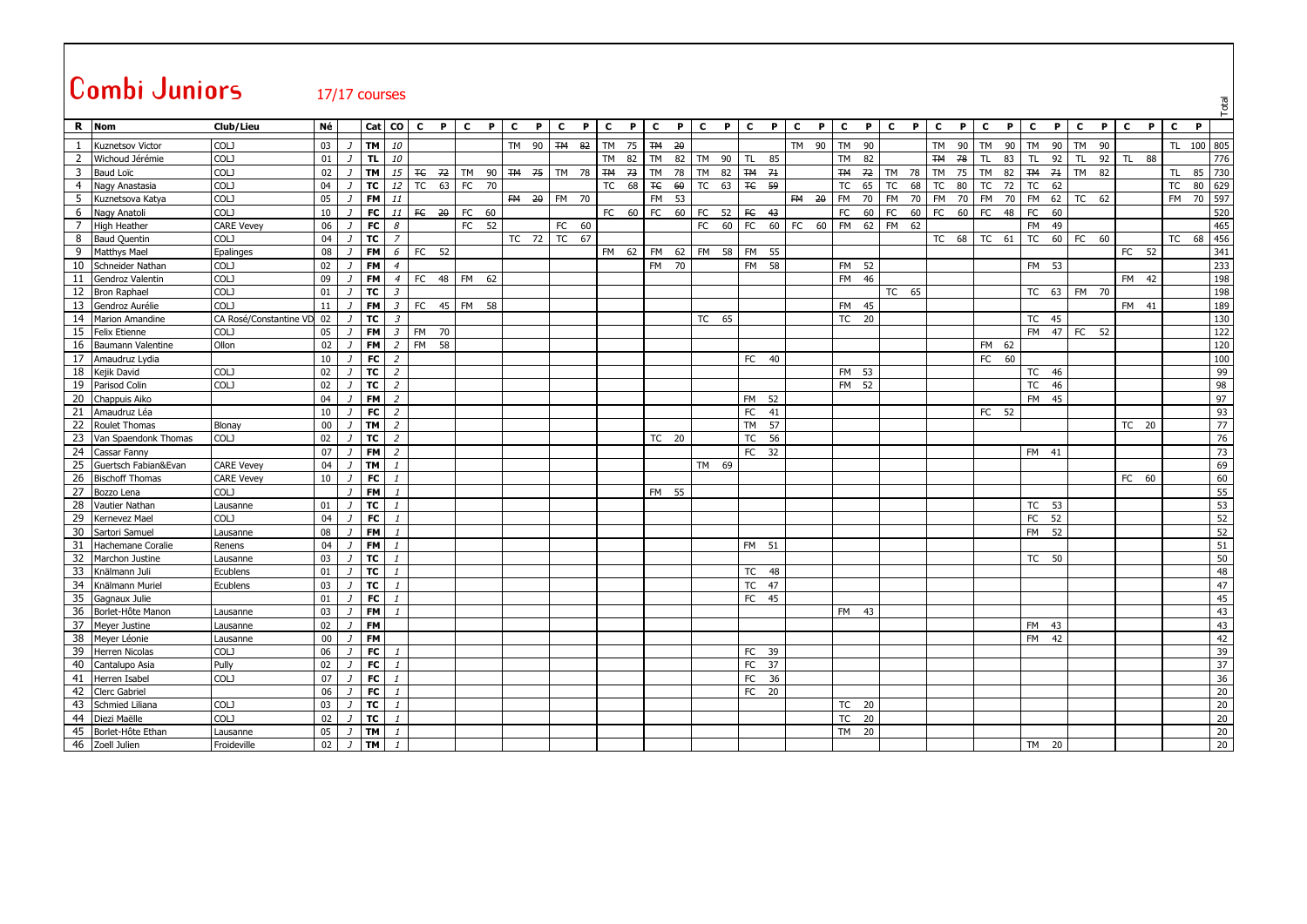

## **CO LAUSANNE-JORAT / CARE VEVEY-ORIENTATION**



## **COUPE VAUDOISE 2016**

ibrahim@colj.ch **17 courses (au meilleur des 9 courses)**

| Combi                                | 17/17 courses              |    |                          |                | 12.03.16  | (CARE)<br>St-Prex | (ANCO)<br>23.04.16<br>Champ | 30.04.16     | Jura)<br>$\circ$<br>Premanor | 01.05.16        | Jura)<br>$\circ$<br>Premanor<br>21.05.16 | ATUS)<br>-현<br><b>aba</b> | 28.05.16  | RN)<br>ଞ<br>Trelex | 04.06.16     | Bex (CARE) | 11.06.16      | (CDL)<br>Beneté<br>Cugy | 18.06.16  | (ANCO)<br>Aux Gravreules | 27.08.16       | (CDD)<br><b>Bois Rond</b> | 03.09.16  | (CERN)<br>La Faucille | 10.09.16     | Jura)<br>Q<br>Lamoura | 18.09.16     | Rosé)<br>CA<br>yille<br>Fribourg | 24.09.16           | ูร<br>Jorat (CO | 01.10.16     | (COL)<br>Bière Balle | 29.10.16  | (CARE)<br>හී<br>Pléiade<br>്ള | 13.11.16        | (ANCO)<br>Vaumarcus<br>Total |
|--------------------------------------|----------------------------|----|--------------------------|----------------|-----------|-------------------|-----------------------------|--------------|------------------------------|-----------------|------------------------------------------|---------------------------|-----------|--------------------|--------------|------------|---------------|-------------------------|-----------|--------------------------|----------------|---------------------------|-----------|-----------------------|--------------|-----------------------|--------------|----------------------------------|--------------------|-----------------|--------------|----------------------|-----------|-------------------------------|-----------------|------------------------------|
| R Nom                                | Club/Lieu                  | Νé |                          | Cat CO         | c         | P.                | c<br>P                      | $\mathbf{c}$ | P                            | C<br>P          | C                                        | P                         | c         | P.                 | $\mathbf{C}$ | P          | C             | P                       | C         | P                        | c              | P                         | C         | P                     | $\mathbf{c}$ | P                     | C            | P                                | c                  | P               | c            | P                    | C         | P                             | C.<br>P         |                              |
| Müller Beat<br>$\mathbf{1}$          | COLJ                       | 62 | TL.                      | 13             | H         | 88                |                             |              |                              | 85<br>ŦŁ.       | $\mathsf{T}\mathsf{L}$                   | 100                       | TL.       | 100                |              |            | <b>TL</b>     | 88                      | <b>TL</b> | 92                       | <b>TL</b>      | 88                        | <b>TL</b> | 88                    | TL           | 100                   | H            | 82                               | <b>TL</b>          | 88              | TL.          | 100                  | <b>TL</b> | 92                            | 92<br>TL.       | 852                          |
| $\overline{2}$<br><b>High Alison</b> | <b>CARE Vevey</b>          | 77 | <b>TL</b>                | 9              |           |                   | 88<br>TL.                   |              |                              | 92<br><b>TL</b> |                                          |                           |           |                    | TL.          | 92         | <b>TL</b>     | 92                      | <b>TL</b> | 85                       | TL <sub></sub> | 100                       | <b>TL</b> | 92                    |              |                       | TL.          | 85                               | <b>TL</b>          | 83              |              |                      |           |                               |                 | 809                          |
| 3<br>Rousselot Yves                  | COLJ                       | 69 | <b>TL</b>                | 13             | <b>TL</b> | 79                |                             |              | TL 100                       | <b>TL</b>       | 88<br>TL.                                | 82                        | TL.       | 85                 | TL.          | 83         | $\mathsf{TL}$ | 20                      |           |                          | <b>TL</b>      | 82                        | <b>TL</b> | 85                    | <b>TL</b>    | 92                    |              |                                  | <b>TM</b>          | 72              | тc           | 72                   |           |                               | TL.<br>83       | 780                          |
| $\overline{4}$<br>Kuznetsov Vladimir | COLJ                       | 80 | <b>TM</b>                | 12             |           |                   |                             | TM 82        |                              | <b>TM</b><br>90 | <b>TM</b>                                | 90                        | <b>TM</b> | 90                 |              |            |               |                         | <b>TM</b> | 82                       | <b>TM</b>      | 72                        | <b>TM</b> | 90                    | <b>TM</b>    | 82                    | <b>TM 78</b> |                                  | <b>TM</b>          | 82              | <b>TM 72</b> |                      |           |                               | 90<br><b>TM</b> | 778                          |
| 5<br>Pécoud Claude-Yvan              | <b>COLJ</b>                | 70 | <b>TL</b>                | 11             |           | <b>TM 73</b>      |                             |              |                              |                 | <b>TL</b>                                | 83                        | <b>TL</b> | 88                 | TL           | 82         | TL.           | 78                      | <b>TL</b> | 83                       | TL.            | 83                        |           |                       | TM 73        |                       |              |                                  | TL                 | 77              | TL.          | 85                   | TL        | 79                            |                 | 738                          |
| 6<br>Nagy Attila                     | COLJ                       | 68 | <b>TC</b>                | 10             | <b>TC</b> | 80                | <b>TC</b><br>80             |              |                              | TC 72           | <b>TC</b>                                | 80                        | <b>TC</b> | 80                 | <b>TC</b>    | 80         | TC            | 80                      |           |                          |                |                           |           |                       |              |                       | TC 62        |                                  | ТC                 | 72              |              |                      |           |                               | 88<br>TL.       | 712                          |
| 7 High Darell                        | <b>CARE Vevey</b>          | 68 | TL.                      | 6              |           |                   | TL.<br>100                  |              |                              | 100<br>TL.      |                                          |                           |           |                    | TL.          | 100        |               |                         |           | TL 100                   |                |                           | TL 100    |                       |              |                       | TL.          | 80                               | TL.                | 85              |              |                      |           |                               |                 | 665                          |
| 8 Marion Jean-Claude                 | CA Rosé/Constantine        | 65 | <b>TL</b>                | 9              | TL.       | 78                |                             |              |                              |                 |                                          |                           | <b>TL</b> | 83                 |              |            | TL            | 81                      |           |                          | TL.            | 20                        | <b>TM</b> | 82                    |              |                       | <b>TM</b>    | 73                               | <b>TL</b>          | 82              | TL.          | 82                   | TL        | 81                            |                 | 662                          |
| 9<br><b>Baud Sandrine</b>            | COLJ                       | 71 | <b>TM</b>                | 13             |           |                   | <b>TM</b><br>78             | <b>TM</b>    | 73                           | <b>TM</b><br>75 |                                          | TM 71                     | TC        | 72                 | <b>TM</b>    | 56         | TC            | 63                      |           |                          | <b>TM</b>      | 70                        | <b>TM</b> | 71                    | <b>TC</b>    | 65                    | <b>TM</b>    | 68                               | TM                 | 68              |              |                      |           |                               | <b>TM</b><br>82 | 660                          |
| 10 Ecoffey Pierre                    | COLJ                       |    | <b>TM</b>                | 10             |           |                   | <b>TM</b><br>82             | <b>TM</b>    | 78                           | <b>TM</b><br>73 | <b>TM</b>                                | 72                        |           |                    | TM           | 55         |               |                         |           |                          | <b>TM</b>      | 71                        | <b>TM</b> | 72                    |              |                       | <b>TM</b>    | 69                               |                    |                 | TC 20        |                      |           |                               | <b>TM</b><br>82 | 654                          |
| 11 Baud Christine                    | COLJ                       | 71 | TC                       | 15             |           | FM 62             | TC<br>72                    | TC           | 80                           | 68<br>TC        | ${\tt TC}$                               | 61                        | TC        | 68                 | $F_{\rm c}$  | 62         | TC 62         |                         |           |                          | TC             | 62                        | <b>TC</b> | 63                    | TC           | 63                    | ${\tt TC}$   | 60                               | $\overline{TE}$ 59 |                 | FM 20        |                      |           |                               | TC 72           | 610                          |
| 12 Pilloud Elisabeth                 | COLJ                       | 65 | <b>TM</b>                | 8              | <b>TM</b> | 78                |                             |              |                              |                 | <b>TM</b>                                | 69                        | TC        | 62                 | TM           | 20         |               |                         |           |                          | <b>TM</b>      | 68                        | <b>TM</b> | 70                    |              |                       | TM           | 70                               | TM                 | 66              |              |                      | TM 78     |                               |                 | 581                          |
| 13 Naceur Najla                      | COLJ                       | 64 | TC                       | 9              | <b>TC</b> | 65                |                             |              |                              |                 | <b>TC</b>                                | 62                        | <b>TC</b> | 61                 | <b>TC</b>    | 60         | <b>TC</b>     | 54                      | TC 80     |                          |                |                           |           |                       |              |                       | TC 63        |                                  | TC                 | 47              |              |                      | TC .      | 61                            |                 | 553                          |
| 14 Baumann André                     | Ollon                      | 71 | <b>TM</b>                | 8              | <b>TM</b> | 90                |                             | TC 20        |                              |                 |                                          |                           | TL.       | 82                 | <b>TM</b>    | 73         | <b>TM</b>     | 68                      |           |                          | <b>TM</b>      | 65                        | <b>TM</b> | 73                    |              |                       | <b>TM</b>    | 72                               |                    |                 |              |                      |           |                               |                 | 543                          |
| 15<br>Knuchel Jean-Rodolphe          | COLJ                       | 46 | TC                       | 8              | <b>TM</b> | 72                |                             |              |                              |                 |                                          |                           |           |                    |              |            |               |                         |           |                          | TC             | 68                        | TC        | 72                    | <b>TC</b>    | 72                    |              |                                  | TL.                | 75              | TC           | 20                   | <b>TC</b> | 65                            | <b>TM</b><br>78 | 522                          |
| 16 Ancel Julie                       | COLJ                       | 90 | <b>TL</b>                | $\overline{z}$ | <b>TL</b> | 81                |                             |              |                              | TL 82           |                                          |                           |           |                    | TL.          | 20         | TL.           | 83                      | <b>TL</b> | 88                       |                |                           |           |                       |              |                       | TL 81        |                                  | <b>TL</b>          | 80              |              |                      |           |                               |                 | 515                          |
| 17 Rousselot Claire                  | COLJ                       | 72 | <b>FM</b>                | 10             | <b>FM</b> | 53                |                             |              |                              |                 |                                          | FM 55                     | <b>FM</b> | 52                 | FM           | 51         |               |                         |           |                          | FM             | 48                        | FM        | 58                    | FM 20        |                       |              |                                  | FM 50              |                 | FM 58        |                      |           |                               | FM 62           | 487                          |
| 18<br>Kruithof Egbert                | COLJ                       | 49 | <b>TL</b>                | $\overline{z}$ |           |                   |                             |              |                              |                 | TL.                                      | 80                        | TL.       | 79                 | TL.          | 78         |               |                         |           |                          | <b>TL</b>      | 81                        | <b>TL</b> | 20                    |              |                       |              |                                  | TL.                | 71              |              |                      | TL 75     |                               |                 | 484                          |
| 19 Godel Anne                        | CA Rosé/Constantine        | 68 | TC                       | 6              |           |                   |                             |              |                              |                 |                                          |                           |           |                    |              |            |               |                         |           |                          | <b>TM</b>      | 75                        | TC        | 80                    |              |                       | TC 80        |                                  | <b>TC</b>          | 78              | TM           | 78                   | ТC        | 80                            |                 | 471                          |
| 20<br><b>Bucher Eric</b>             | COLJ                       | 39 | <b>TM</b>                | 6              |           |                   |                             |              |                              | TC 80           |                                          |                           | <b>TM</b> | 75                 | TC           | 68         | <b>TM</b>     | 75                      |           |                          | <b>TC</b>      | 80                        |           |                       |              |                       |              |                                  |                    |                 |              |                      | TM 82     |                               |                 | 460                          |
| 21<br><b>Wichoud Pierre</b>          | Epalinges                  | 70 | <b>TL</b>                | 6              |           |                   |                             |              |                              |                 | TL.                                      | 82                        | TL        | 80                 | TL.          | 79         |               |                         |           |                          | TL             | 20                        |           |                       | TL.          | 88                    |              |                                  |                    |                 |              |                      | TL.       | 77                            |                 | 426                          |
| 22<br>Pache Sandrine                 | <b>COLJ</b>                | 65 | <b>TM</b>                | $\overline{z}$ |           | TL 74             |                             |              |                              |                 |                                          | TM 70                     | <b>TM</b> | 73                 |              |            | TM 63         |                         |           |                          | <b>TM</b>      | 20                        |           |                       |              |                       |              |                                  |                    |                 | TM 71        |                      | TC        | 55                            |                 | 426                          |
| 23<br><b>Weber Serge</b>             | <b>CARE Vevey</b>          | 63 | <b>TM</b>                | 6              |           |                   |                             |              |                              |                 |                                          |                           |           |                    |              | TM 58      | <b>TM</b>     | 82                      |           |                          | TM 69          |                           |           |                       |              |                       | TM 75        |                                  | TM 67              |                 | TM 73        |                      |           |                               |                 | 424                          |
| 24<br>Repond Francine                | <b>CARE Vevey</b>          | 59 | <b>TL</b>                | 5              |           |                   | TL.<br>92                   |              |                              |                 |                                          |                           |           |                    | TL.          | 85         | TL            | 82                      |           |                          |                |                           |           |                       |              |                       |              |                                  | <b>TL</b>          | 81              |              |                      | TL        | 83                            |                 | 423                          |
| 25<br>Oeschger Raphael               | <b>SKOG Fribourg/Moudo</b> | 61 | TL.                      | 5              | TL.       | 80                |                             |              |                              |                 |                                          |                           |           |                    |              |            | TL.           | 80                      |           |                          | TL.            | 85                        |           |                       |              |                       |              |                                  | TL.                | 78              |              |                      | TL.       | 80                            |                 | 403                          |
| 26 Pilloud Henri                     | <b>CARE Vevey</b>          | 59 | <b>TM</b>                | 5              |           |                   |                             |              |                              |                 |                                          |                           |           |                    | <b>TM</b>    | 78         | <b>TM</b>     | 73                      |           |                          | <b>TM</b>      | 78                        |           |                       |              |                       | TM 71        |                                  |                    |                 | <b>TL</b>    | 88                   |           |                               |                 | 388                          |
| 27<br>Ingold Christophe              | <b>COLJ</b>                | 79 | <b>TM</b>                | 5              |           |                   |                             |              |                              |                 |                                          | TM 78                     |           |                    | <b>TM</b>    | 75         | <b>TM</b>     | 78                      |           |                          | <b>TM</b>      | 73                        |           |                       |              |                       |              |                                  | TM 73              |                 |              |                      |           |                               |                 | 377                          |
| 28<br>Duvoisin Elisabeth             | COLJ                       | 60 | TC                       | 6              | TC        | 59                |                             |              |                              |                 | TC                                       | 65                        | TC        | 61                 | TC           | 61         |               |                         | TC 72     |                          |                |                           |           |                       |              |                       | TC 58        |                                  |                    |                 |              |                      |           |                               |                 | 376                          |
| 29<br>Seixas Philippe                | Epalinges                  | 68 | <b>FM</b>                | 6              | <b>FM</b> | 55                |                             |              |                              |                 | FM                                       | 70                        | FM        | 58                 | FM           | 52         | FM            | 70                      |           |                          |                |                           |           |                       |              |                       |              |                                  |                    |                 |              |                      | FM 62     |                               |                 | 367                          |
| 30<br><b>Baumann Catherine</b>       | Ollon                      | 72 | ТC                       | 6              | <b>TM</b> | 75                |                             | FM 20        |                              |                 |                                          |                           | TC        | 20                 | <b>FM</b>    | 62         | <b>TC</b>     | 51                      |           |                          | TC             | 60                        |           |                       |              |                       | TM 67        |                                  |                    |                 |              |                      |           |                               |                 | 355                          |
| 31 Fleury Perry                      | COLJ                       | 59 | <b>TM</b>                | 5              | <b>TL</b> | 76                |                             |              |                              |                 |                                          |                           | <b>TM</b> | 71                 |              |            | <b>TM</b>     | 61                      |           |                          | <b>TC</b>      | 72                        |           |                       |              |                       |              |                                  |                    |                 | <b>TC</b>    | 68                   |           |                               |                 | 348                          |
| 32 Pequiron Pierre                   | COLJ                       | 56 | <b>TL</b>                | $\overline{4}$ | <b>TL</b> | 83                |                             |              |                              |                 |                                          |                           |           |                    |              |            |               |                         |           |                          | TL 92          |                           |           |                       |              |                       | TL 83        |                                  | TL.                | - 79            |              |                      |           |                               |                 | 337                          |
| 33 Rive Christian                    | COLJ                       | 52 | <b>TL</b>                | 5              | <b>TL</b> | 75                | TL <sub>1</sub><br>20       |              |                              |                 |                                          | TL 79                     | TL.       | 78                 | TL.          | 80         |               |                         |           |                          |                |                           |           |                       |              |                       |              |                                  |                    |                 |              |                      |           |                               |                 | 332                          |
| 34 Skory Heidi                       | <b>COLJ</b>                | 51 | <b>FM</b>                | 6              |           |                   |                             |              |                              |                 |                                          | FM 58                     |           |                    | <b>FM</b>    | 52         | FM 53         |                         |           |                          | FM 55          |                           |           |                       |              |                       | FM 58        |                                  | TC 49              |                 |              |                      |           |                               |                 | 325                          |
| 35 Repond Henri                      | <b>CARE Vevey</b>          | 32 | TC                       | 5              |           |                   | TC 68                       |              |                              |                 |                                          |                           |           |                    |              | TC 58      | TC            | 52                      |           |                          | <b>TC</b>      | 58                        |           |                       |              |                       |              |                                  |                    |                 |              |                      | TC 56     |                               |                 | 292                          |
| 36 Ehrbar Konrad                     | COLJ                       | 64 | TL                       | 3              |           |                   |                             |              |                              |                 |                                          |                           |           |                    |              |            | TL            | 100                     |           |                          |                |                           |           |                       |              |                       | TL.          | 88                               | <b>TL</b>          | 100             |              |                      |           |                               |                 | 288                          |
| 37<br>Stuber Annina                  | COLJ                       | 96 | $\overline{\mathsf{TC}}$ | $\overline{4}$ |           |                   |                             |              |                              |                 |                                          |                           |           |                    |              |            | TC 72         |                         |           |                          | <b>TM</b>      | 66                        |           |                       |              |                       |              |                                  | TC                 | 65              | TL 83        |                      |           |                               |                 | 286                          |
| 38 Balay Solène                      | CO Cern/Lausanne           | 90 | <b>TM</b>                | $\overline{4}$ |           |                   |                             |              |                              |                 |                                          |                           |           |                    |              |            |               |                         |           |                          | <b>TM</b>      | 67                        | <b>TM</b> | 75                    |              |                       |              |                                  | <b>TM</b>          | 69              | <b>TM</b>    | 75                   |           |                               |                 | 286                          |
| 39<br>Müller Guv                     | COLJ                       | 82 | <b>TL</b>                | $\overline{4}$ |           |                   |                             |              |                              | TL 92           |                                          |                           |           |                    |              |            | TM 90         |                         |           |                          |                |                           |           |                       |              |                       |              |                                  | TL.                | 20              | <b>TC</b>    | 80                   |           |                               |                 | 282                          |
| 40<br>Rousselot Manon                | COLJ                       | 02 | <b>FM</b>                | 6              |           |                   |                             |              |                              |                 |                                          |                           |           | FM 51              |              |            |               |                         |           |                          | FM 47          |                           |           |                       | FM 55 FM 20  |                       |              |                                  |                    |                 | FC 45        |                      |           |                               | FM 58           | 276                          |
| 41<br>Kruithof Dorien                | <b>COLJ</b>                | 49 | <b>FM</b>                | $\overline{4}$ |           |                   |                             |              |                              |                 |                                          | TC 63                     |           |                    |              |            |               |                         |           |                          |                |                           |           |                       |              |                       | TL 79        |                                  | FM 46              |                 |              |                      | FM 50     |                               |                 | 238                          |
| 42<br>Herren Hans-Rudolf             | COLJ                       | 44 | ТC                       | $\overline{4}$ |           |                   |                             |              |                              |                 |                                          |                           |           | TC 65              |              |            |               | TC 58                   |           |                          |                |                           |           |                       |              |                       |              |                                  | TC 57              |                 |              |                      | FM        | 58                            |                 | 238                          |
| 43 Hoyois Odile                      | <b>CARE Vevey</b>          | 60 | ТC                       | $\overline{4}$ | <b>TC</b> | 62                |                             |              |                              |                 |                                          |                           |           |                    | <b>TC</b>    | 59         |               |                         |           |                          | <b>TC</b>      | 56                        |           |                       |              |                       |              |                                  |                    |                 |              |                      | <b>TC</b> | 59                            |                 | 236                          |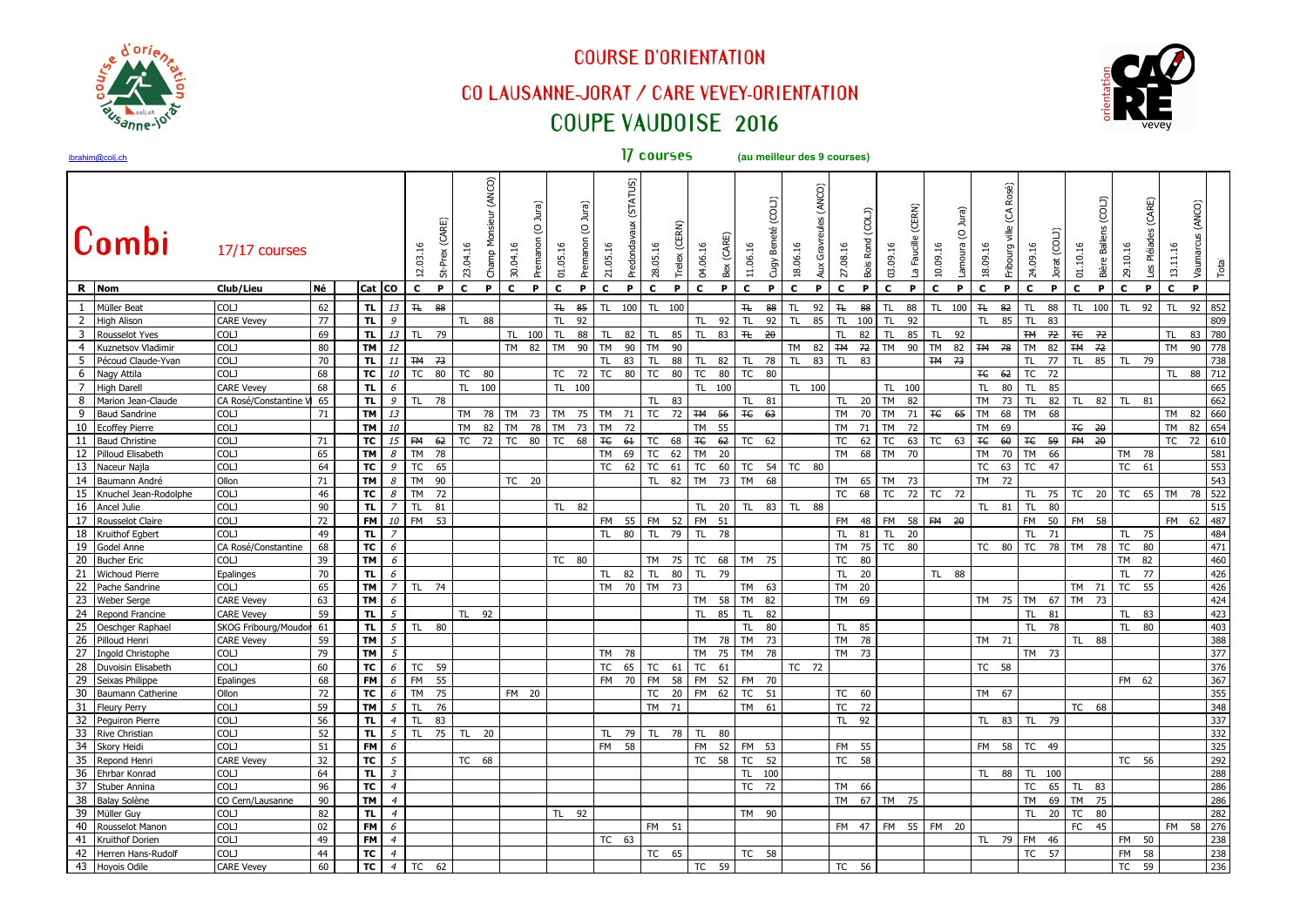|     | 44 Boden Matthew                           | <b>CARE Vevey</b>           | 78 |           | TL.             | $\overline{3}$                 |           |             |       |           |       | TL.<br>81       | TL 79           |       |       |        | <b>TC</b><br>58   |          |                 | 218      |
|-----|--------------------------------------------|-----------------------------|----|-----------|-----------------|--------------------------------|-----------|-------------|-------|-----------|-------|-----------------|-----------------|-------|-------|--------|-------------------|----------|-----------------|----------|
| 45  | Pilloud Chloé                              | <b>CARE Vevey</b>           | 99 |           | TC              | 5                              |           |             |       |           |       | TC<br>60        |                 |       |       | TC 59  | <b>TC</b><br>20   | 20<br>TC | <b>TC</b><br>58 | 217      |
| -46 | Renaud Marcelin                            | <b>CARE Vevey</b>           | 64 |           | TM              | $\mathfrak{Z}$                 |           |             |       |           |       | 70<br><b>TM</b> |                 |       |       |        | <b>TM</b><br>65   |          | <b>TM</b><br>75 | 210      |
| 47  | <b>Skory Giorgio</b>                       | COLJ                        | 59 |           | TC              | $\overline{4}$                 |           |             |       | TC 72     |       | TC<br>72        |                 |       |       | TC 65  | TC<br>80          |          |                 | 209      |
|     |                                            |                             |    |           |                 |                                |           |             |       |           |       |                 |                 |       |       |        |                   |          |                 |          |
| 48  | Juillerat Anaëlle                          | <b>CARE Vevey</b>           | 90 | TL.       |                 | $\mathfrak{Z}$                 | 82<br>TL. |             |       |           |       | TM 72           |                 |       |       |        |                   |          | FM 53           | 207      |
| 49  | Cuche Camille                              | <b>CARE Vevey</b>           | 56 |           | <b>TM</b>       | $\mathfrak{Z}$                 |           | TM 75       |       |           |       | TM 71           |                 |       |       |        | TM 60             |          |                 | 206      |
| 50  | Juno Kim                                   | COLJ                        | 95 |           | TL.             | $\overline{2}$                 |           |             |       |           |       |                 |                 |       |       | TL 100 |                   |          | TL 100          | 200      |
| 51  | Ehrbar Cornelia                            | Yverdon                     | 62 |           | TC              | $\mathfrak{Z}$                 |           |             |       |           |       |                 | FM 62           | TC 59 |       | TC 58  |                   |          |                 | 179      |
| 52  | <b>Brun Louisa</b>                         |                             | 86 |           | TL.             | $\overline{2}$                 |           |             |       | 88<br>TL. | TL 81 |                 |                 |       |       |        |                   |          |                 | 169      |
| 53  | Naceur Ibrahim                             | COLJ                        | 62 |           | TL.             | $\mathcal{Z}$                  |           | TL 77 TL 20 |       |           |       |                 |                 |       |       | TC 68  |                   |          |                 | 165      |
| 54  | Müller Nicole                              | COLJ                        | 85 | TL.       |                 | $\overline{2}$                 |           |             |       | TL 81     |       |                 | TM 70           |       |       |        |                   |          |                 | 151      |
| 55  | Nicollier Jean-Marc                        | Renens                      | 60 |           | TL.             | $\overline{2}$                 |           |             |       |           |       |                 | <b>TL</b><br>75 |       |       |        | 70<br>TL          |          |                 | 145      |
| 56  | Diener Vanessa                             | Lausanne                    |    |           | <b>TM</b>       | $\overline{2}$                 | TM 70     |             |       |           |       |                 |                 |       |       |        |                   |          | TM 71           | 141      |
| 57  | Schranz Yoann                              |                             | 88 |           |                 | $\overline{2}$                 |           |             |       |           |       |                 |                 |       |       |        | FM 70             |          | FM 70           | 140      |
|     |                                            | Lausanne                    |    |           | <b>FM</b>       |                                |           |             |       |           |       |                 |                 |       |       |        |                   |          |                 |          |
| 58  | <b>Butscher Robert</b>                     | Chavornay                   | 72 |           | TL              | $\overline{2}$                 | TC 60     |             |       | TL 80     |       |                 |                 |       |       |        |                   |          |                 | 140      |
| 59  | Gendroz Raoul                              | COLJ                        | 78 |           | <b>FM</b>       | $\mathfrak{Z}$                 |           | FM 55       |       |           |       |                 |                 | FM 44 |       |        |                   |          | FM 40           | 139      |
| 60  | Guex Sylvie                                | COLJ                        | 53 |           | TC              | $\mathfrak{Z}$                 | TC 61     |             |       |           |       |                 |                 | TC 20 |       |        | <b>FM</b><br>- 58 |          |                 | 139      |
| 61  | Fournier Yannick                           |                             | 80 |           | TM              | $\overline{2}$                 |           |             |       |           |       |                 | TM 67           |       |       |        | TM<br>70          |          |                 | 137      |
| 62  | Sémoroz Alain                              | Lausanne                    | 74 |           | TC              | $\overline{2}$                 |           |             |       |           |       |                 | TC 68           |       |       |        | 68<br>TC          |          |                 | 136      |
| 63  | Hoyois Laure                               | <b>CARE Vevey</b>           | 87 |           | <b>FM</b>       | $\overline{2}$                 | FC 60     |             |       |           |       | FM 70           |                 |       |       |        |                   |          |                 | 130      |
| 64  | Baumgartner Pierre-André                   | <b>CARE Vevey</b>           | 46 |           | TC              | $\overline{2}$                 |           |             |       |           |       |                 | TC 65           | TC 63 |       |        |                   |          |                 | 128      |
| 65  | Bachmann Sandy                             | Oron la ville               | 78 |           | <b>TM</b>       | $\mathfrak{Z}$                 |           |             |       |           |       | FM 55           | TC<br>53        |       |       |        | <b>TM</b><br>20   |          |                 | 128      |
| 66  | Stuber Franziska                           | COLJ                        | 67 |           | <b>TC</b>       | $\overline{2}$                 |           |             |       |           |       |                 | <b>TC</b><br>61 |       |       |        | <b>TC</b><br>61   |          |                 | 122      |
|     |                                            |                             |    |           |                 |                                |           |             |       |           |       |                 |                 |       |       |        | 59                |          |                 |          |
| 67  | <b>Butoescu Nicoleta</b>                   | Prangins                    | 79 |           | TM              | $\overline{2}$                 |           |             |       |           |       |                 | TM<br>62        |       |       |        | <b>TM</b>         |          |                 | 121      |
| 68  | <b>Roulet Carole</b>                       | Blonay                      | 73 |           | <b>TM</b>       | $\overline{2}$                 |           |             |       |           |       |                 | TM 56           |       |       |        |                   |          | TC 63           | 119      |
| 69  | Müller Rolande                             | COLJ                        | 64 |           | TC              | $\overline{2}$                 | TC 58     |             |       |           |       |                 |                 | FM 58 |       |        |                   |          |                 | 116      |
| 70  | Van Spaendonk Vincent                      | <b>COLJ</b>                 | 64 |           | TC              | $\overline{2}$                 |           |             |       |           | TC 59 |                 | TC 55           |       |       |        |                   |          |                 | 114      |
| 71  | Bozzo Leonardo                             | COLJ                        |    |           | TC              | $\overline{z}$                 |           |             |       | FM 53     |       |                 |                 | TC 57 |       |        |                   |          |                 | 110      |
| 72  | Chappuis Irène                             | Rivaz                       | 72 |           | TC              | $\overline{2}$                 |           |             |       |           |       |                 |                 |       |       |        | 52<br>TC          |          | TC 57           | 109      |
| 73  | Wichoud Sylvia                             | Epalinges                   | 74 |           | <b>FM</b>       | $\overline{2}$                 |           |             |       |           |       |                 |                 | FM 49 |       |        | FM 55             |          |                 | 104      |
| 74  | Bron Laurence                              | COLJ                        | 72 |           | <b>FC</b>       | $\overline{2}$                 |           |             |       |           |       |                 |                 |       | FC 52 |        |                   | FC 48    |                 | 100      |
| 75  | Hovois Jonas                               | <b>CARE Vevey</b>           | 89 | TL.       |                 | $\mathbf{1}$                   | TL 100    |             |       |           |       |                 |                 |       |       |        |                   |          |                 | 100      |
| 76  | Perler Caroline                            | Lausanne                    | 88 |           | <b>FM</b>       | $\overline{2}$                 |           |             |       |           |       |                 |                 |       |       |        | FM 51             |          | FC 48           | 99       |
| 77  | Jaton Christian                            | COLJ                        | 45 |           | <b>TM</b>       | $\overline{2}$                 |           |             |       |           | TM 73 | TC 20           |                 |       |       |        |                   |          |                 | 93       |
| 78  | <b>Ballif Philippe</b>                     | <b>CARE Vevey</b>           | 56 |           | TL.             | $\mathbf{1}$                   | 92<br>TL. |             |       |           |       |                 |                 |       |       |        |                   |          |                 | 92       |
| 79  | Gauthiez Laure                             | Lausanne / Rennes           | 88 |           | TL              | 1                              |           |             |       |           |       |                 |                 |       |       | TL 92  |                   |          |                 |          |
|     |                                            | <b>CARE Vevey</b>           |    |           |                 |                                |           |             |       |           |       |                 |                 |       |       |        |                   |          |                 | 92<br>88 |
| 80  | <b>Baumann Elliot</b>                      |                             |    |           |                 |                                |           |             |       |           |       |                 |                 |       |       |        |                   |          |                 |          |
| 81  |                                            |                             | 00 | <b>TC</b> |                 | $\overline{2}$                 |           |             | TC 68 |           |       |                 |                 | TC 20 |       |        |                   |          |                 |          |
|     | <b>Stuber Matthias</b>                     | COLJ                        | 65 |           | TM              | $\overline{2}$                 |           |             |       |           |       |                 | TM 68           |       |       |        |                   | TM 20    |                 | 88       |
| 82  | Jossevel Christophe                        | Puidoux                     |    | TL.       |                 | $\mathbf{1}$                   |           |             |       |           |       |                 |                 |       |       |        |                   |          | 85<br>TL.       | 85       |
| 83  | Hoyois/Dorthe David                        | <b>CARE Vevey</b>           | 83 | TL.       |                 | $\mathbf{1}$                   |           |             |       |           |       |                 |                 |       |       |        |                   |          | 82<br>TL.       | 82       |
| 84  | <b>Hoyois Eric</b>                         | <b>CARE Vevey</b>           | 56 |           | TM              | 1                              | TM 82     |             |       |           |       |                 |                 |       |       |        |                   |          |                 | 82       |
| 85  | Hachemane-Clerc Karine                     | Renens                      | 74 |           | TL.             | $\mathbf{1}$                   |           |             |       |           |       |                 | TL 78           |       |       |        |                   |          |                 | 78       |
| 86  | Valloton Olivier                           | <b>CARE Vevey</b>           | 83 |           | TL.             | $\mathbf{1}$                   |           |             |       |           |       |                 |                 |       |       |        |                   |          | 78<br>TL.       | 78       |
| 87  | Ruedin Philippe                            | <b>ACN Yverdon</b>          | 60 |           | TL.             | 1                              |           |             |       |           |       |                 | TL.<br>77       |       |       |        |                   |          |                 |          |
| 88  | Hachemane Patrick                          | Renens                      | 68 |           | TL.             | $\mathbf{1}$                   |           |             |       |           |       |                 | 77<br><b>TL</b> |       |       |        |                   |          |                 | 77       |
|     |                                            |                             |    |           |                 |                                |           |             |       |           |       |                 |                 |       |       |        |                   |          |                 | 77       |
| 89  | Hoffmann Frédéric                          | Lausanne                    | 62 |           | TL.             | $\mathbf{1}$                   |           |             |       |           |       |                 | TL 76           |       |       |        |                   |          |                 | 76       |
| 90  | Beltraminelli Mattia                       | Toll Lausanne               | 76 | TL.       |                 | $\mathbf{1}$                   |           |             |       |           |       |                 |                 |       |       |        | 76<br>TL          |          |                 | 76       |
| 91  | Brühlmann Ralph                            | COLJ                        | 59 |           | TL.             | $\mathbf{1}$                   |           |             |       |           |       |                 |                 |       |       |        |                   |          | TL 76           | 76       |
| 92  | Morand Julien                              | Lausanne                    | 88 |           | TM              | $\mathbf{1}$                   |           |             |       |           |       |                 |                 |       |       |        | TM 75             |          |                 | 75       |
| 93  | Meyer Alain                                | Lausanne                    |    | TL.       |                 | $\mathbf{1}$                   |           |             |       |           |       |                 |                 |       |       |        | 74<br>TL          |          |                 | 74       |
| 94  | <b>Guibert Thibault</b>                    | Lausanne                    | 92 |           | <b>TL</b>       | $\mathbf{1}$                   |           |             |       |           |       |                 |                 |       |       |        | TL.<br>73         |          |                 | 73       |
|     | 95 Reichhold Walter                        | <b>CARE Vevey</b>           | 58 |           | TM              | $\mathbf{1}$                   |           |             |       |           |       |                 |                 |       |       |        |                   |          | TM 73           | 73       |
|     | 96 Languetin Etienne                       | Blonay                      | 62 |           |                 | $TC$ $1$                       |           |             |       |           |       |                 |                 |       |       |        |                   |          | TC 72           | 72       |
| 97  | Ruffieux Guillaume                         | Lausanne                    | 92 |           | TL.             | $\mathbf{1}$                   |           |             |       |           |       |                 |                 |       |       |        | TL 72             |          |                 | 72       |
| 98  | Bentziger Andrea                           |                             | 85 | <b>TM</b> |                 | $\mathbf{1}$                   |           |             |       |           |       |                 | TM 72           |       |       |        |                   |          |                 | 72       |
|     |                                            |                             |    |           | TM              |                                |           |             |       |           |       |                 |                 |       |       |        |                   |          | TM 72           |          |
|     | 99 Vallotton Salla                         | Blonay                      | 97 |           |                 | $\mathbf{1}$                   |           |             |       |           |       |                 |                 |       |       |        |                   |          |                 | 72       |
|     | 100 Gavillet Marc-André                    | <b>CARE Vevey</b>           | 53 |           | <b>TM</b>       |                                | TM 71     |             |       |           |       |                 |                 |       |       |        |                   |          |                 | 71       |
|     | 101 Tacheron Yves                          |                             | 68 |           | <b>TM</b>       | $\mathbf{1}$                   |           |             |       |           |       |                 | TM 69           |       |       |        |                   |          |                 | 69       |
|     | 102 Hiroz Jean-Pierre                      | <b>CARE Vevey</b>           | 56 |           | TC              | $\mathbf{1}$                   |           |             |       |           |       |                 |                 |       |       |        |                   |          | TC 68           | 68       |
|     | 103 Perret Yannick                         |                             |    | <b>TM</b> |                 | $\mathbf{1}$                   |           |             |       |           |       |                 | TC 66           |       |       |        |                   |          |                 | 66       |
|     | 104 Kuznetsov Tatiana<br>105 Mayer Nicolas | COLJ<br><b>DNH Lausanne</b> |    |           | FC<br><b>TM</b> | $\overline{2}$<br>$\mathbf{1}$ |           |             |       |           |       |                 | TM 65           | FC 20 |       |        | FC 45             |          |                 | 65<br>65 |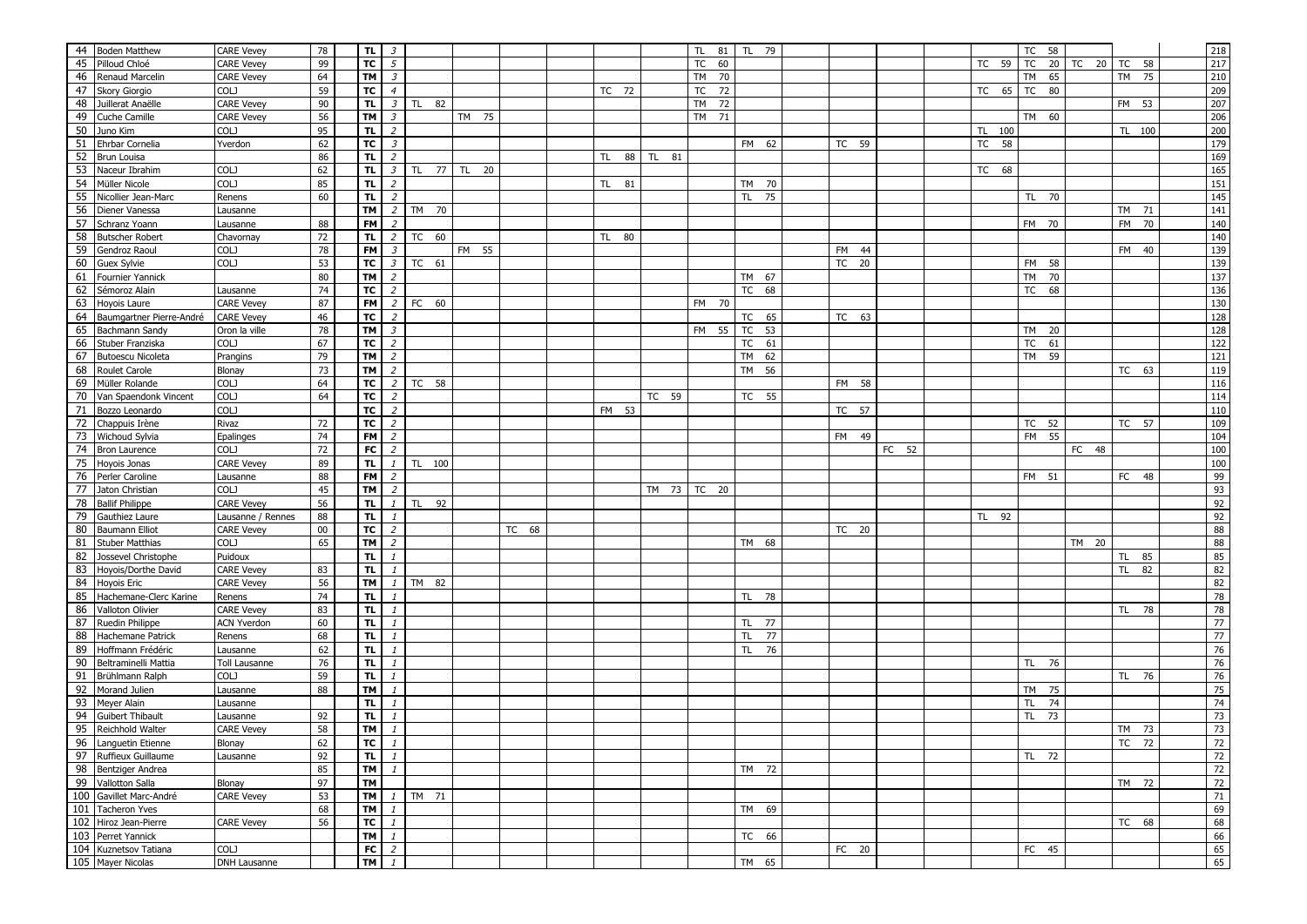| 106 Eger Paul                             | CA Rosé/Palézieux | 50 | TM        | 1                         |       |  |  |       |       | TM 64           |       |  |          |                 |                 |    | 64 |
|-------------------------------------------|-------------------|----|-----------|---------------------------|-------|--|--|-------|-------|-----------------|-------|--|----------|-----------------|-----------------|----|----|
| 107 Sauty Alain                           | <b>CARE Vevey</b> | 58 | <b>TM</b> | $\mathbf{1}$              |       |  |  |       |       |                 |       |  |          | TM 64           |                 |    | 64 |
| 108 Morel Lamia                           | Lausanne          | 91 | <b>TC</b> | 1                         |       |  |  | TC 63 |       |                 |       |  |          |                 |                 |    | 63 |
| 109 De Luze Estelle                       | Lausanne          | 82 | TM        | $\mathbf{1}$              |       |  |  |       |       |                 |       |  |          | TM 63           |                 |    | 63 |
| 110 Dumauthioz Valérie                    | <b>CARE Vevey</b> | 66 | <b>TC</b> | $\mathbf{1}$              |       |  |  |       |       |                 |       |  |          |                 | TC 62           |    | 62 |
| 111 Guvarch Eric                          | Lausanne          | 75 | TM        | $\mathbf{1}$              |       |  |  |       |       |                 |       |  |          | TM<br>62        |                 |    | 62 |
| 112 Pahud André                           | COLJ              | 54 | <b>TC</b> | $\mathbf{1}$              |       |  |  |       |       |                 | TC 61 |  |          |                 |                 |    | 61 |
| 113 Putallaz Pierre Dominique             |                   | 86 | TM        | $\mathbf{1}$              |       |  |  |       |       |                 |       |  |          |                 |                 |    | 61 |
|                                           | Lausanne          |    |           |                           |       |  |  |       |       |                 |       |  |          | TM 61           |                 |    |    |
| 114 Hachemane Sébastien                   | Renens            | 98 | <b>TC</b> | $\boldsymbol{\mathit{1}}$ |       |  |  |       |       | TC 60           |       |  |          |                 |                 |    | 60 |
| 115 Jeangros Catherine                    | <b>CARE Vevey</b> | 60 | <b>TC</b> | $\mathbf{1}$              |       |  |  |       |       |                 |       |  |          |                 | TC 60           |    | 60 |
| 116 Pesenti Linda                         | Blonay            | 71 | TM        | $\mathbf{1}$              |       |  |  |       |       | TM 60           |       |  |          |                 |                 |    | 60 |
| 117 Roulet Michel                         | Blonay            | 63 | TM        | $\mathbf{1}$              |       |  |  |       |       | TM 59           |       |  |          |                 |                 |    | 59 |
| 118 Hansen Céline                         | Lausanne          | 82 | TM        | $\mathbf{1}$              |       |  |  |       |       | 58<br><b>TM</b> |       |  |          |                 |                 |    | 58 |
| 119 Meylan Pierre-Louis                   | Lausanne          | 52 | TM        | $\mathbf{1}$              |       |  |  |       |       |                 |       |  |          | TM 58           |                 |    | 58 |
| 120 Husser Olivier                        |                   | 70 | <b>TC</b> | $\mathbf{1}$              |       |  |  |       |       | TC 57           |       |  |          |                 |                 |    | 57 |
| 121 Peguiron Muriel                       | COLJ              | 53 | <b>TC</b> | $\mathbf{1}$              | TC 57 |  |  |       |       |                 |       |  |          |                 |                 |    | 57 |
| 122 Fürst Yolanda                         | COLJ              | 75 | TC        | $\mathbf{1}$              |       |  |  |       |       |                 |       |  | TC 57    |                 |                 |    | 57 |
| 123 Howald Sebastien                      | <b>CARE Vevey</b> | 85 | TM        | 1                         |       |  |  |       | TM 57 |                 |       |  |          |                 |                 |    | 57 |
| 124 Terrettaz Corinne                     | LS-Athlétisme     | 65 | TM        | $\mathbf{1}$              |       |  |  |       |       |                 |       |  |          | TM 57           |                 |    | 57 |
| 125 Lavanchy Carole                       | Lausanne          | 82 | TC        | 1                         |       |  |  |       |       |                 |       |  |          | 56<br>TC        |                 |    | 56 |
| 126 Roulet Carole                         | Blonay            | 73 | TM        | $\mathbf{1}$              |       |  |  |       |       | TM 56           |       |  |          |                 |                 |    | 56 |
| 127 Schweizer Verena                      | Le Mont           | 49 | <b>TM</b> | $\mathbf{1}$              |       |  |  |       |       |                 |       |  |          | <b>TM</b><br>56 |                 |    | 56 |
| 128 Schmutz Lena                          | La Tour de Peilz  |    | <b>FM</b> | $\mathbf{1}$              |       |  |  |       |       |                 |       |  |          |                 | FM 55           |    | 55 |
| 129 Gauthiez Bernard                      | Lausanne / Rennes | 57 | TC        | $\mathbf{1}$              |       |  |  |       |       |                 |       |  |          | TC<br>55        |                 |    | 55 |
| 130 Braset Christian                      | Lausanne          | 65 | TM        | $\mathbf{1}$              |       |  |  |       |       | TM 55           |       |  |          |                 |                 |    | 55 |
| 131 Gerber Nadia                          | Lausanne          | 99 | <b>TC</b> | $\mathbf{1}$              |       |  |  |       |       |                 |       |  |          | TC 54           |                 |    | 54 |
| 132 Nava Marc                             | DNH Lausanne      |    | TM        | $\mathbf{1}$              |       |  |  |       |       | TM 54           |       |  |          |                 |                 |    | 54 |
| 133 Tauxe Claire                          |                   |    |           |                           |       |  |  |       |       |                 |       |  |          |                 |                 |    | 53 |
|                                           | Lausanne          | 79 | <b>FM</b> | $\mathbf{1}$              |       |  |  |       | FM 53 |                 |       |  |          |                 |                 |    |    |
| 134 Herrera Jonathan                      | Epalinges         | 82 | TM        | $\mathbf{1}$              |       |  |  |       |       | TM 53           |       |  |          |                 |                 |    | 53 |
| 135 Jotterand René                        | COLJ              | 45 | FC        | $\mathbf{1}$              |       |  |  |       |       | FC 52           |       |  |          |                 |                 |    | 52 |
| 136 Schmutz Flori                         | La Tour de Peilz  |    | <b>FM</b> | $\mathbf{1}$              |       |  |  |       |       |                 |       |  |          |                 | <b>FM</b><br>52 |    | 52 |
| 137 Demartin Maeder Marlyse               | Epalinges         | 69 | <b>FM</b> |                           |       |  |  |       |       |                 | FM 51 |  |          |                 |                 |    | 51 |
| 138 Oppikofer Claude                      | Blonay            |    | <b>FM</b> |                           |       |  |  |       |       |                 |       |  |          |                 | FM 51           |    | 51 |
| 139 Nourrisse Maud                        | Lausanne          | 91 | <b>TC</b> | $\mathbf{1}$              |       |  |  |       |       |                 |       |  |          | TC 51           |                 |    | 51 |
| 140 Maeder Thomas                         | a Sarraz          | 70 | <b>FM</b> | $\mathbf{1}$              |       |  |  |       |       |                 | FM 50 |  |          |                 |                 |    | 50 |
| 141 Uffmann Kai                           |                   | 71 | TC        | $\mathbf{1}$              |       |  |  |       |       | TC 50           |       |  |          |                 |                 |    | 50 |
| 142 Schmutz Samuel                        |                   | 93 | <b>FM</b> | $\mathbf{1}$              |       |  |  |       |       |                 |       |  |          |                 | FM 49           |    | 49 |
| 143 Knälmann Hildegard                    | Ecublens          | 67 | <b>TC</b> | $\mathbf{1}$              |       |  |  |       |       | TC 49           |       |  |          |                 |                 |    | 49 |
| 144 Parisod Laurence                      |                   |    | FC        | $\mathbf{1}$              |       |  |  |       |       |                 |       |  |          | FC 48           |                 |    | 48 |
| 145 Aubry/Delbruyere                      |                   |    | FC        | $\mathbf{1}$              |       |  |  |       |       | FC 48           |       |  |          |                 |                 |    | 48 |
| 146 Gerber Xavier                         | Lausanne          | 72 | <b>FM</b> | $\mathbf{1}$              |       |  |  |       |       |                 |       |  |          | FM 48           |                 |    | 48 |
| 147 Keller François                       | S-Athlétisme      | 46 | <b>FM</b> | $\mathbf{1}$              |       |  |  |       |       |                 |       |  |          |                 | <b>FM</b><br>48 |    | 48 |
| 148 Borlet-Hôte Muriel                    | Lausanne          | 78 | TC        | $\mathbf{1}$              |       |  |  |       |       |                 |       |  |          | TC 48           |                 |    | 48 |
| 149 Staub Eric                            | LS-Athlétisme     | 40 | <b>FM</b> | $\mathbf{1}$              |       |  |  |       |       |                 |       |  |          |                 | FM 47           |    | 47 |
| 150 Domont Meyer Katjia Patricia Zoé4life |                   |    | <b>FM</b> | $\mathbf{1}$              |       |  |  |       |       |                 | FM 46 |  |          |                 |                 |    | 46 |
| 151 Bongard Joé                           | La Tour de Peilz  |    | <b>FM</b> | $\mathbf{1}$              |       |  |  |       |       |                 |       |  |          |                 | <b>FM</b>       | 46 | 46 |
| 152 Werren Jacqueline                     | Prilly            | 42 | TC        | 1                         |       |  |  |       |       | TC 46           |       |  |          |                 |                 |    | 46 |
| 153 Duvoisin Jean-Pierre                  | COLJ              | 58 | FC        | $\mathbf{1}$              |       |  |  |       |       |                 |       |  | FC<br>45 |                 |                 |    | 45 |
| 154 Bideaud Lucien                        |                   |    | <b>FC</b> | $\mathbf{1}$              |       |  |  |       |       |                 |       |  |          |                 |                 |    | 45 |
|                                           | Lausanne          |    |           |                           |       |  |  |       |       |                 |       |  |          |                 | FC 45           |    |    |
| 155 Rossier Marie-Esther                  | Chexbres          | 63 | <b>FM</b> |                           |       |  |  |       |       |                 |       |  |          |                 | FM              | 45 | 45 |
| 156 Bron Déborah                          | COLJ              |    | <b>FM</b> | $\mathbf{1}$              |       |  |  |       |       |                 |       |  |          | FM<br>44        |                 |    | 44 |
| 157 Gallarotti Jean-Marc                  | Lausanne Sport    |    | <b>FM</b> | $\mathbf{1}$              |       |  |  |       |       |                 |       |  |          |                 | FM              | 44 | 44 |
| 158 Vittoz Grégoire                       | Lausanne          | 71 | $FC$ $1$  |                           |       |  |  |       |       |                 |       |  |          | FC 43           |                 |    | 43 |
| 159 Capré Raymond                         | LS-Athlétisme     | 44 | <b>FM</b> | $\mathbf{1}$              |       |  |  |       |       |                 |       |  |          |                 | FM 43           |    | 43 |
| 160 Bigler Nathale                        | COLJ              | 72 | FC        | $\mathbf{1}$              |       |  |  |       |       | FC 42           |       |  |          |                 |                 |    | 42 |
| 161 Sudan Marie Claire                    | Lausanne          | 54 | FC        | $\mathbf{1}$              |       |  |  |       |       |                 |       |  |          | FC 42           |                 |    | 42 |
| 162 Herren Marianne                       | Lausanne          |    | <b>FC</b> | $\mathbf{1}$              |       |  |  |       |       |                 |       |  |          | FC<br>41        |                 |    | 41 |
| 163 Villa Oriana                          | Lausanne          | 81 | <b>FM</b> | $\mathbf{1}$              |       |  |  |       |       |                 |       |  |          | FM 40           |                 |    | 40 |
| 164 Baudraz Pierre                        | LS-Athlétisme     | 44 | <b>FM</b> | $\mathbf{1}$              |       |  |  |       |       |                 |       |  |          |                 | FM 39           |    | 39 |
| 165 Brouillard Eric                       |                   | 70 | <b>FC</b> | $\mathbf{1}$              |       |  |  |       |       | FC 38           |       |  |          |                 |                 |    | 38 |
| 166 Longchamp Christianne                 | <b>CARE Vevey</b> | 55 | <b>FC</b> | $\mathbf{1}$              |       |  |  |       |       | FC 35           |       |  |          |                 |                 |    | 35 |
| 167 Longchamp Sylvie                      | <b>CARE Vevey</b> | 75 | FC        | $\mathbf{1}$              |       |  |  |       |       | FC 34           |       |  |          |                 |                 |    | 34 |
|                                           |                   |    |           |                           |       |  |  |       |       |                 |       |  |          |                 |                 |    |    |